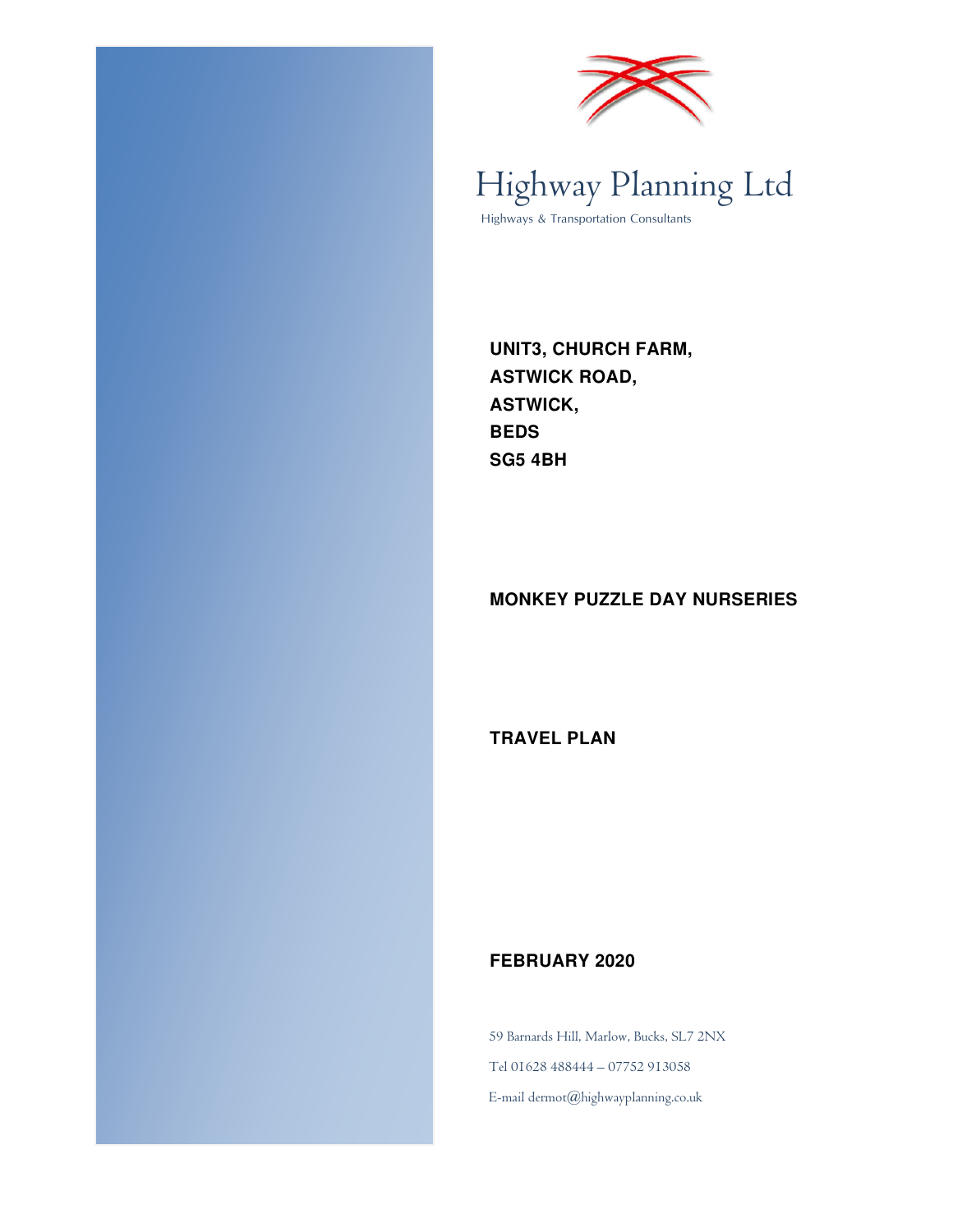

FEBRUARY 2020

#### **1.0 INTRODUCTION**

- 1.1 This Travel Plan has been prepared to support a proposal for a new day nursery at Unit 3, Church Farm, Astwick Road, Astwick. Planning permission as granted for the day nursery on  $7<sup>th</sup>$  March 2019. Condition 5 on the planning permission requires the submission and approval of a travel plan.
- 1.2 The site is located on the west side of Astwick Road and approximately 710m north of the town of Stotfold. The site comprises part of a complex of former agricultural buildings at Church Farm. The location of the site is shown in **Appendix 1**.
- 1.3 The day nursery will have 50 children and 14 staff. The nursery opened in October 2019 with a limited number of children which will gradually increase to the full compliment of 50 children in due course. At present (February 2020) the nursery has 19 children and 6 staff. Opening hours are  $0730 - 1830$  Monday to Friday.
- 1.4 The Travel Plan will consider the accessibility of the site and the aims and objectives that can be promoted. The travel mode shift targets that can reasonably be attained will be discussed together with the measures that will be implemented to help meet those targets.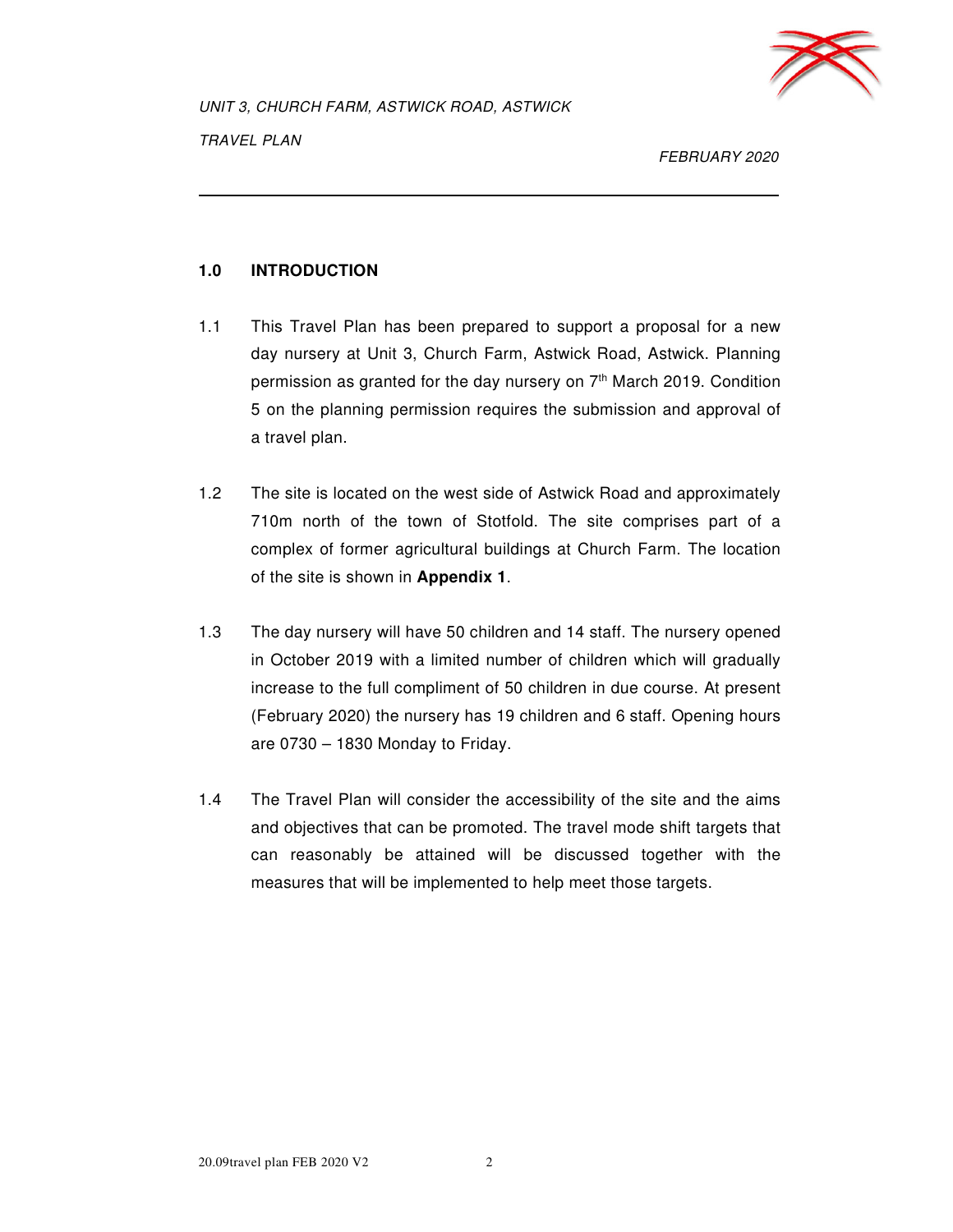

FEBRUARY 2020

#### **2.0 SITE ACCESSIBILITY**

#### **Pedestrian travel**

2.1 The site is located beyond the settlement boundary of Stotfold. The nearest footway extends from the town to the ribbon development on the west side of Astwick Road. From that point to the Church Farm complex there is no formal footway (a distance of approximately 520m). This is typical of a rural location and is anticipated in paragraph 103 of the NPPF.

#### **Cycle travel**

2.2 There are no formal cycleways or cycle paths in the vicinity of the site. Astwick Road is not heavily trafficked and offers a direct cycle route between the town and the site.

#### **Bus travel**

2.3 The nearest bus stops for route 97 are located at The Green, Jasmine Court, Upperstone Close and Etonbury Academy in the centre of Stotfold. A summary of the available bus services is included at **Appendix 2**.

#### **Summary of accessibility**

2.4 The site is located in a rural area where accessibility by non-car modes is limited.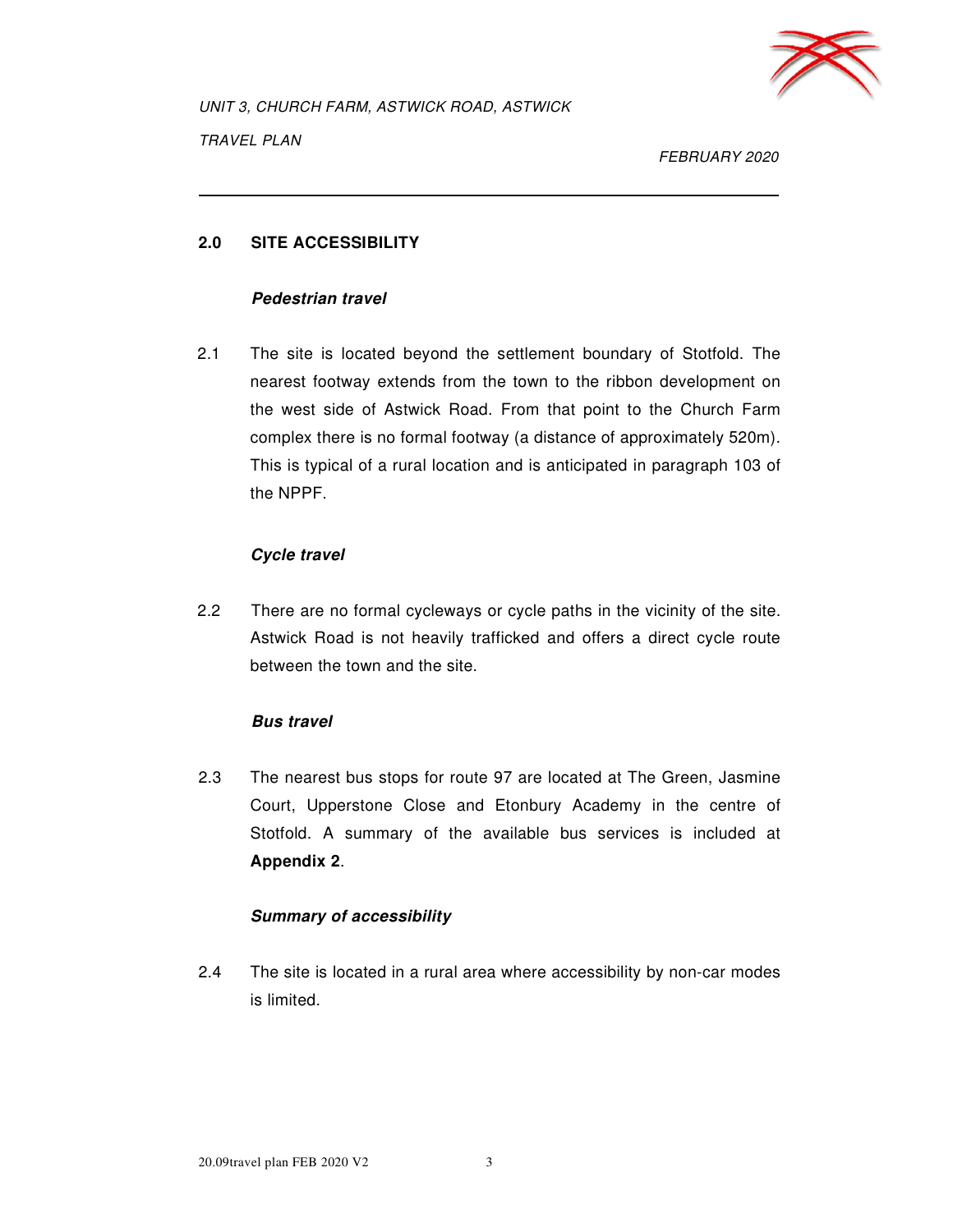

FEBRUARY 2020

#### **3.0 AIMS & OBJECTIVES**

3.1 The Travel Plan objectives are set out below:

 (i) To understand the likely travel patterns for parents and staff at the site;

 (ii) To encourage a greater use of sustainable transport in preference to the use of the private car, including walking and cycling;

(iii) To promote and improve awareness of the travel plan process;

(iv) To protect and enhance the environment in and around the site;

(v) To promote a lifestyle to parents, children and staff, which includes healthy, sustainable living;

(vi) To help promote safe travel practices towards parents, children and staff;

(vii) To provide a unique selling tool, promoting the site; and

 (viii) To continually develop, implement, monitor, evaluate and review the progress of the Travel Plan.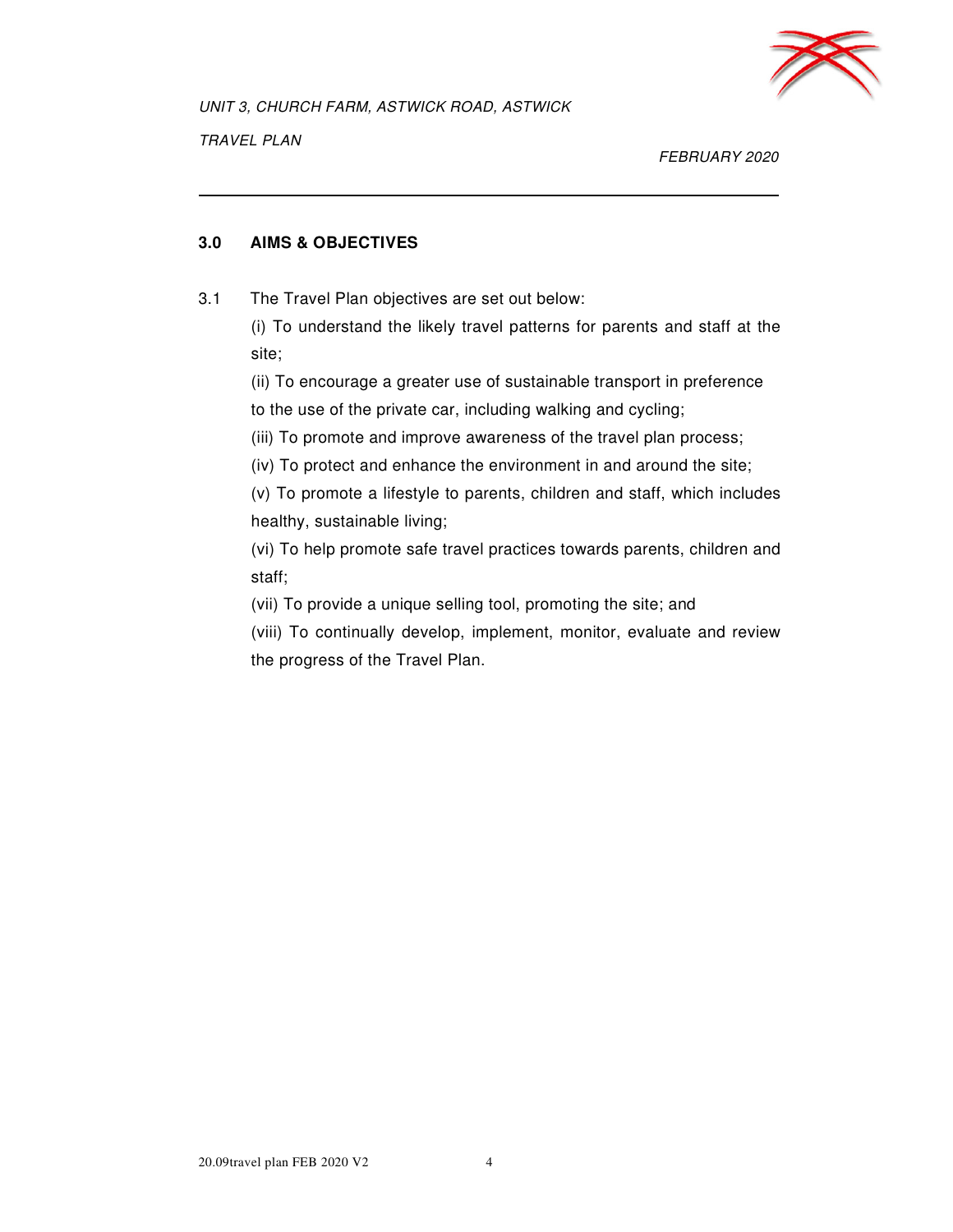

TRAVEL PLAN

FEBRUARY 2020

#### **4.0 TARGETS**

- 4.1 Travel plans should have measurable outputs or targets against which the progress of the plan can be monitored against. A suitable indicator of the success of the Travel Plan is therefore the mode-split of children's and staff travel.
- 4.2 The nursery is only partially occupied (19 out of a permitted 50 children) but in order to understand the current travel habits for parents and staff a travel survey was undertaken on the 26<sup>th</sup> February 2020, the results of which are tabulated in **Appendix 3**.
- 4.3 The proposed targets will accord with an acronym identified by the Council and endorsed by the DfT, which states that modal share targets shall be SMART: -
	- (i) Specific
	- (ii) Measurable
	- (iii) Achievable
	- (iv) Realistic
	- (v) Timed

#### **Current Modal Split**

4.4 The proposed day nursery is not yet fully operational but the initial travel survey provides details of the modal split that can be extrapolated for the fully occupied nursery. The results of the survey are summarised as follows: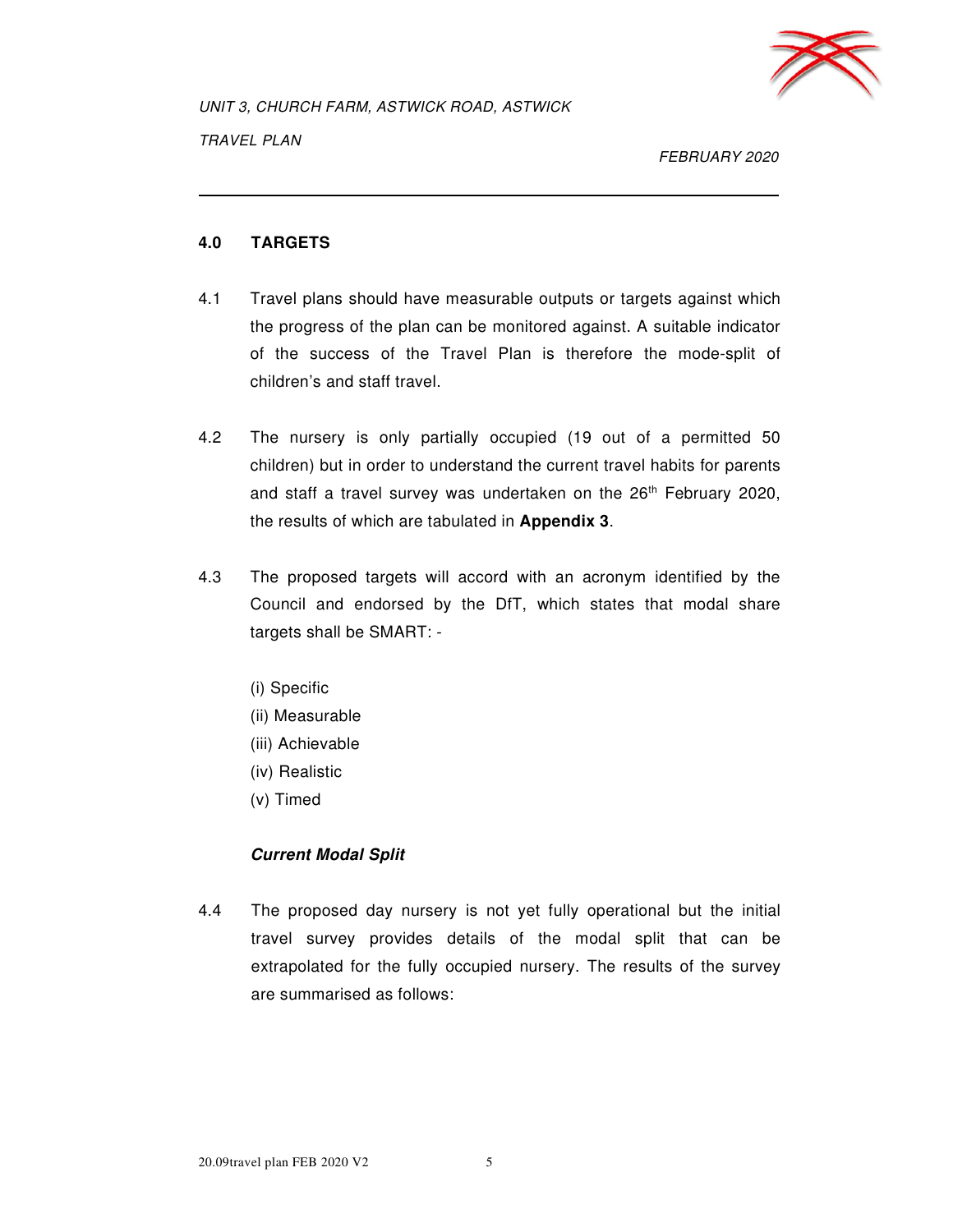

TRAVEL PLAN

FEBRUARY 2020

| <b>Summary</b>                     | #s    |
|------------------------------------|-------|
| No. of children attending on 26/02 |       |
| No. of staff working on 26/02      |       |
| No. of surveys completed on 26/02  | つつ    |
| <b>Survey Completion rate</b>      | 88.0% |

| Mode of transport  | #s | %     |
|--------------------|----|-------|
| No. of car drivers | 20 | 90.9% |
| No. of car shares  |    | 4.5%  |
| No. of walkers     |    | 4 5%  |

- 4.5 These modal splits could be used as the baseline estimates for the travel habits for staff and parents as the occupancy of the nursery increases to its permitted level.
- 4.6 The clear intention behind the travel plan is the reduction in the use of single occupancy cars by staff and parents. At this time, the operators of the day nursery expect to be able to deliver a 5% per annum reduction in single occupancy car use with proportional increases in the use of car sharing and walk/cycling.

#### **Site Action Targets**

- 4.7 In order to achieve car use reduction targets it is proposed that a number of actions be set out that need to be achieved over time to ensure the effective implementation and management of the Travel Plan.
- 4.8 The table below sets out what actions need to be implemented and when. Those responsible have been included to ensure that the table is clear.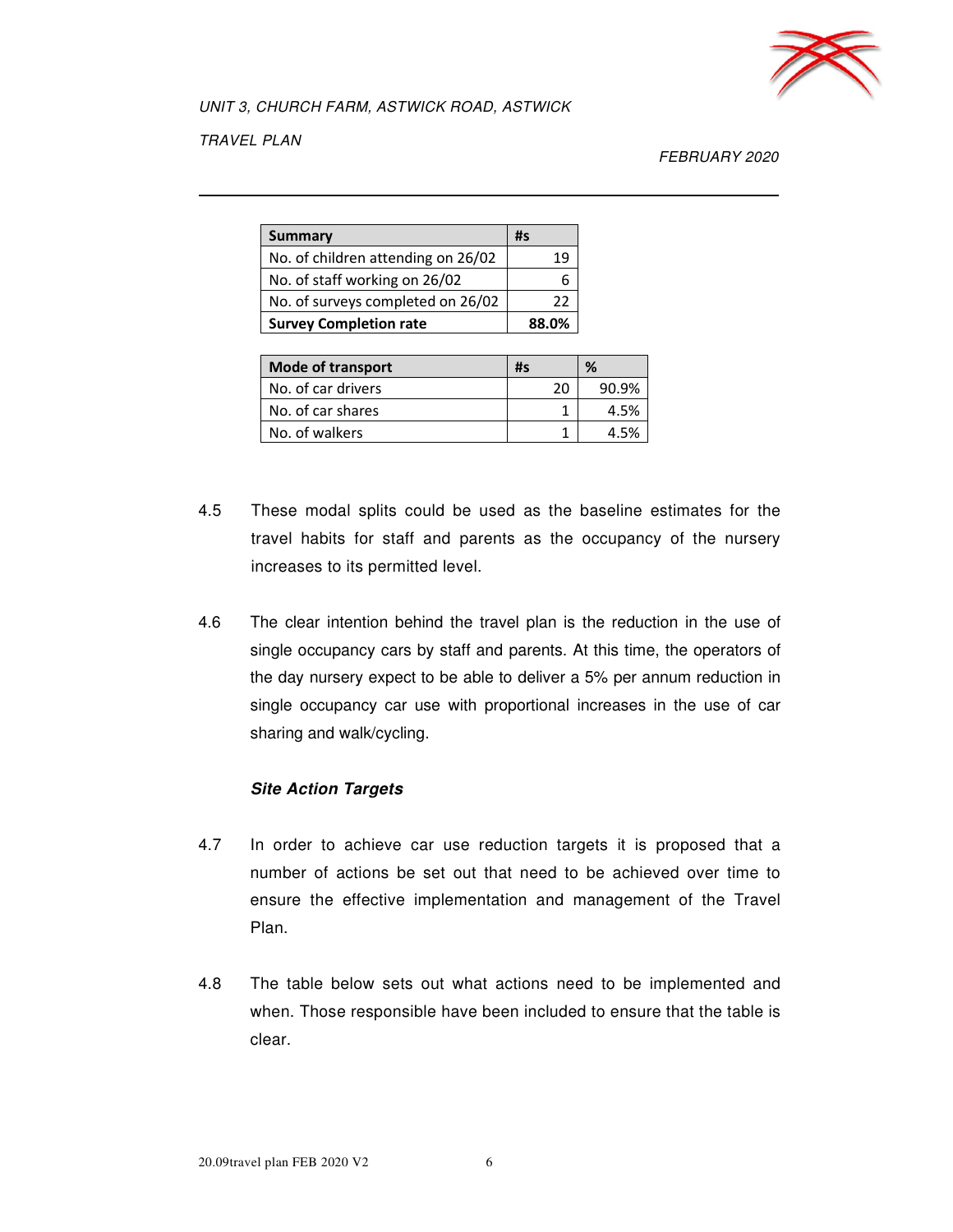

TRAVEL PLAN

#### FEBRUARY 2020

| <b>Travel Plan Action Target</b>                                  | Responsibility   | <b>Target Date</b>                                          |
|-------------------------------------------------------------------|------------------|-------------------------------------------------------------|
| Implementation of physical<br>measures (car and cycle<br>parking) | Nursery operator | <b>During Conversion works</b>                              |
| Appoint Travel Plan Co-<br>ordinator (TPC)                        | Nursery operator | Current (Natasha Moniz)                                     |
| Establish a timeline for<br>implementation of soft measures       | <b>TPC</b>       | Within 6 months of first<br>occupation                      |
| Production of "Welcome Pack"                                      | <b>TPC</b>       | Within 6 months of first<br>occupation                      |
| Launch of travel plan                                             | <b>TPC</b>       | Within 6 months of first<br>occupation                      |
| Newsletter to parents and staff                                   | <b>TPC</b>       | Within 6 months of<br>occupation                            |
| Set up preliminary car share<br>scheme                            | <b>TPC</b>       | Within 6 months of first<br>occupation                      |
| Implementation of Travel Plan<br>measures                         | <b>TPC</b>       | Within 6 months of first<br>occupation                      |
| Set up Travel working group                                       | <b>TPC</b>       | Within 6 months of<br>occupation                            |
| Initial survey of parents and staff<br>travel habits              | <b>TPC</b>       | Completed 26/02/20                                          |
| Submission of results of first<br>travel survey to CBC            | <b>TPC</b>       | Current                                                     |
| Review of findings with CBC and<br>setting of modal share targets | <b>TPC</b>       | Within 1 month of CBC<br>receiving the monitoring<br>report |
| Repeat travel surveys                                             | <b>TPC</b>       | Annually                                                    |
| Submission of results and<br>discussion with CBC on<br>progress   | <b>TPC</b>       | 1 month after receiving<br>each set of survey results       |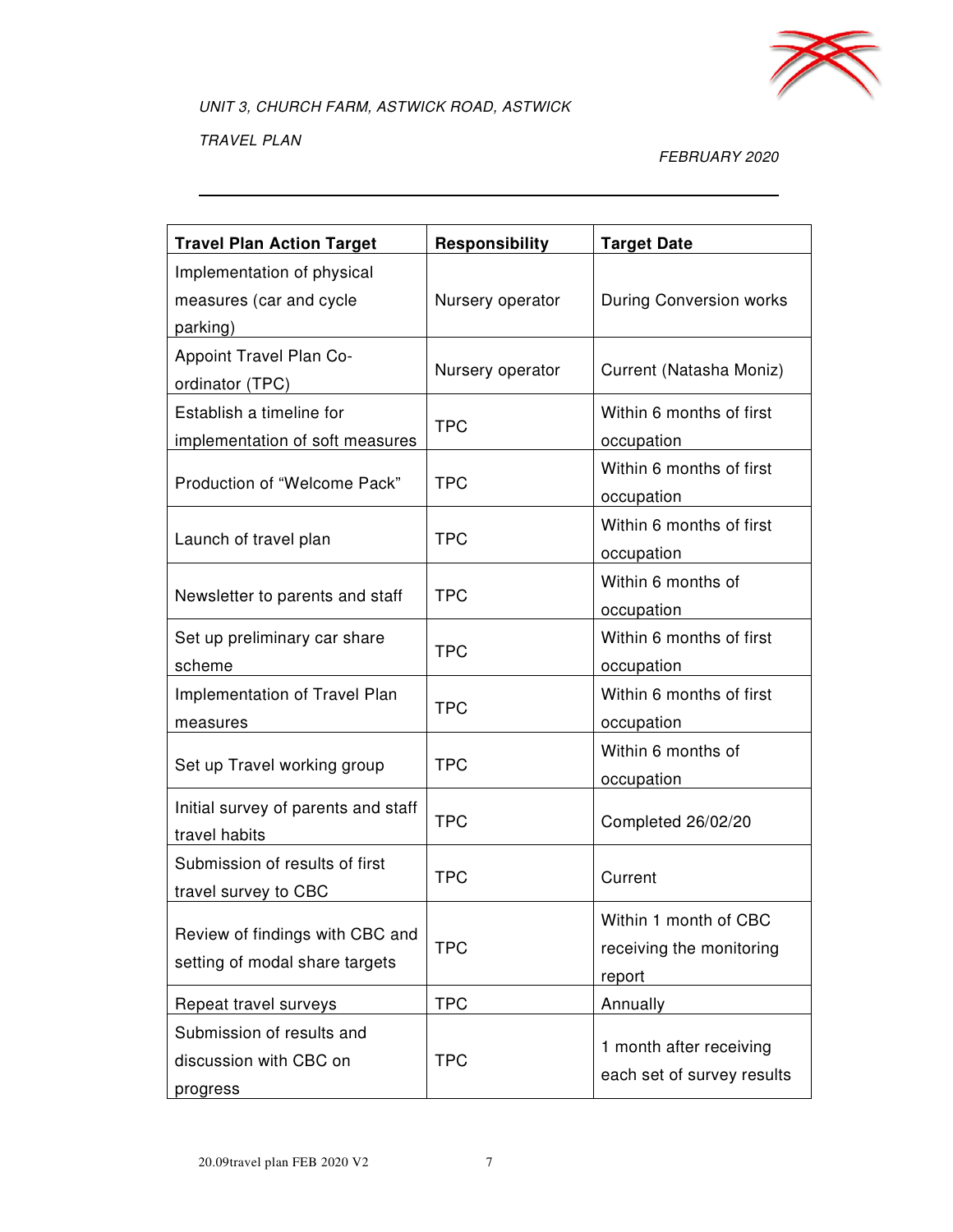

FEBRUARY 2020

#### **5.0 MEASURES**

5.1 The measures that will be implemented to support the sustainable nature of the development and encourage non-car travel are split into hard and soft measures as follows:

#### **Hard measures**

- 5.2 As part of the consented development the following hard measures will be implemented.
	- Provision of 6No. Sheffield-hoop style cycle stands for staff

#### **Soft measures**

#### **Encouraging the Uptake of Car Sharing.**

- 5.3 Car sharing is a viable alternative way of travelling to the nursery that can severely cut travelling costs and an individual's personal carbon foot print.
- 5.4 Information will be provided to parents and staff that sets out how the car share schemes work and the associated benefits of using them. A database will be set up based on children's and staff's home postcodes that will enable possible "sharers" to be identified and put in touch with each other. Parents and staff will be made aware of:

https://liftshare.com/uk/community/luton-and-central-bedfordshire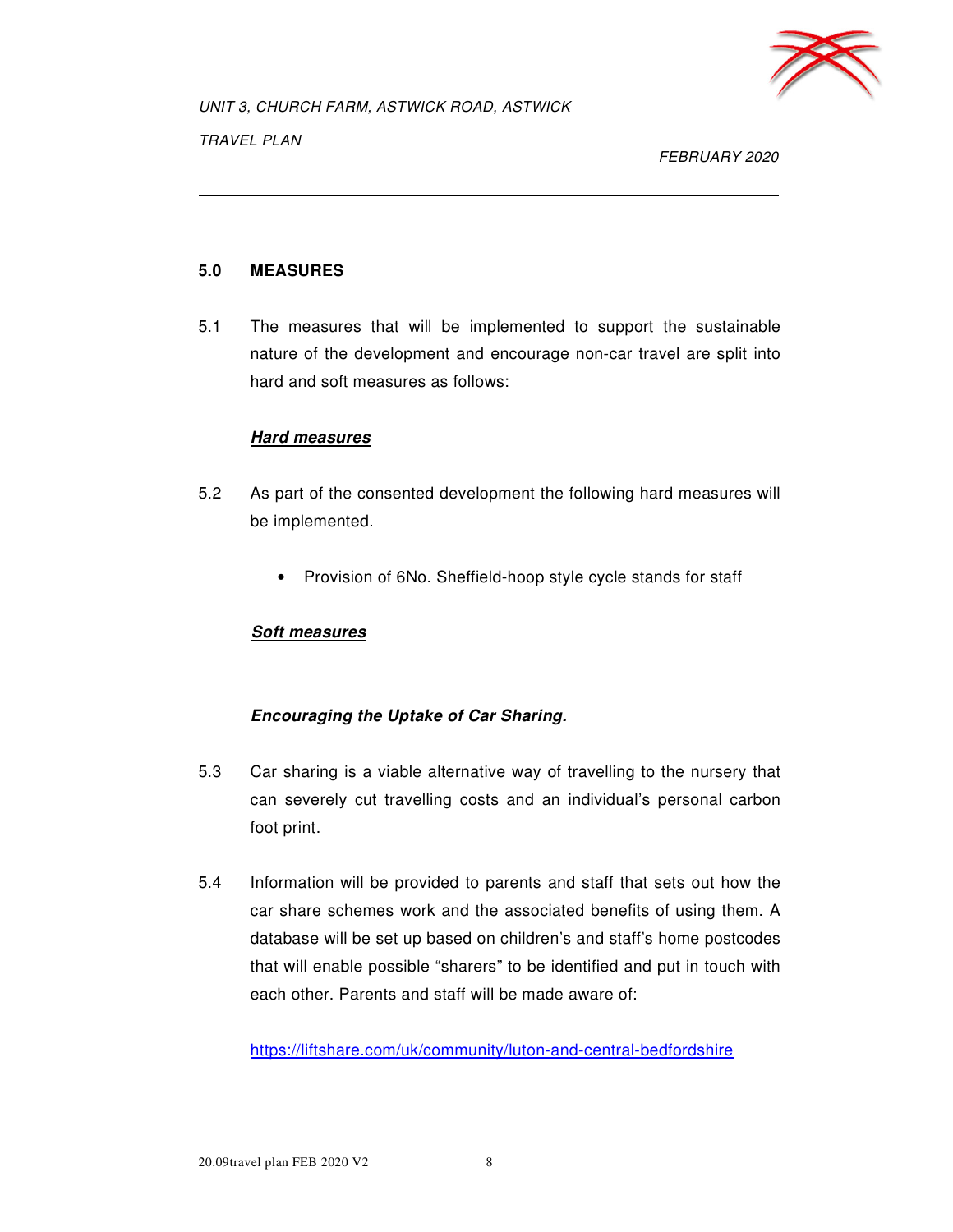

FEBRUARY 2020

#### **Encouraging the Uptake of Walking and Cycling.**

- 5.5 The nursery will actively promote walking and cycling as healthy and realistic alternatives to using a car.
	- Plans will be displayed in a prominent location showing the pedestrian and cycle routes to the nursery
	- Holding regular Walk to Nursery promotions, with parents being encouraged to walk and thereby earning their children badges and stickers
	- Promotion of nationally recognised travel planning theme days i.e. National Bike weeks to both parents and staff

#### **Public Transport**

- 5.6 It is appropriate and desirable to make staff, parents and other visitors as aware as possible of the local public transport facilities to encourage their use in preference to cars where possible. Local public transport information including timetables and maps will be made available in the entrance foyer. In addition, public transport information will be included in the welcome pack and in the appropriate section on the Nursery website.
- 5.7 The nursery (via the TPC) will monitor the arrivals and departures (drop off and pick up) of parents to ensure that parking is not taking place in areas other than the designated car park and that sustainable travel modes are used as frequently as possible. This will feed into the annual travel surveys.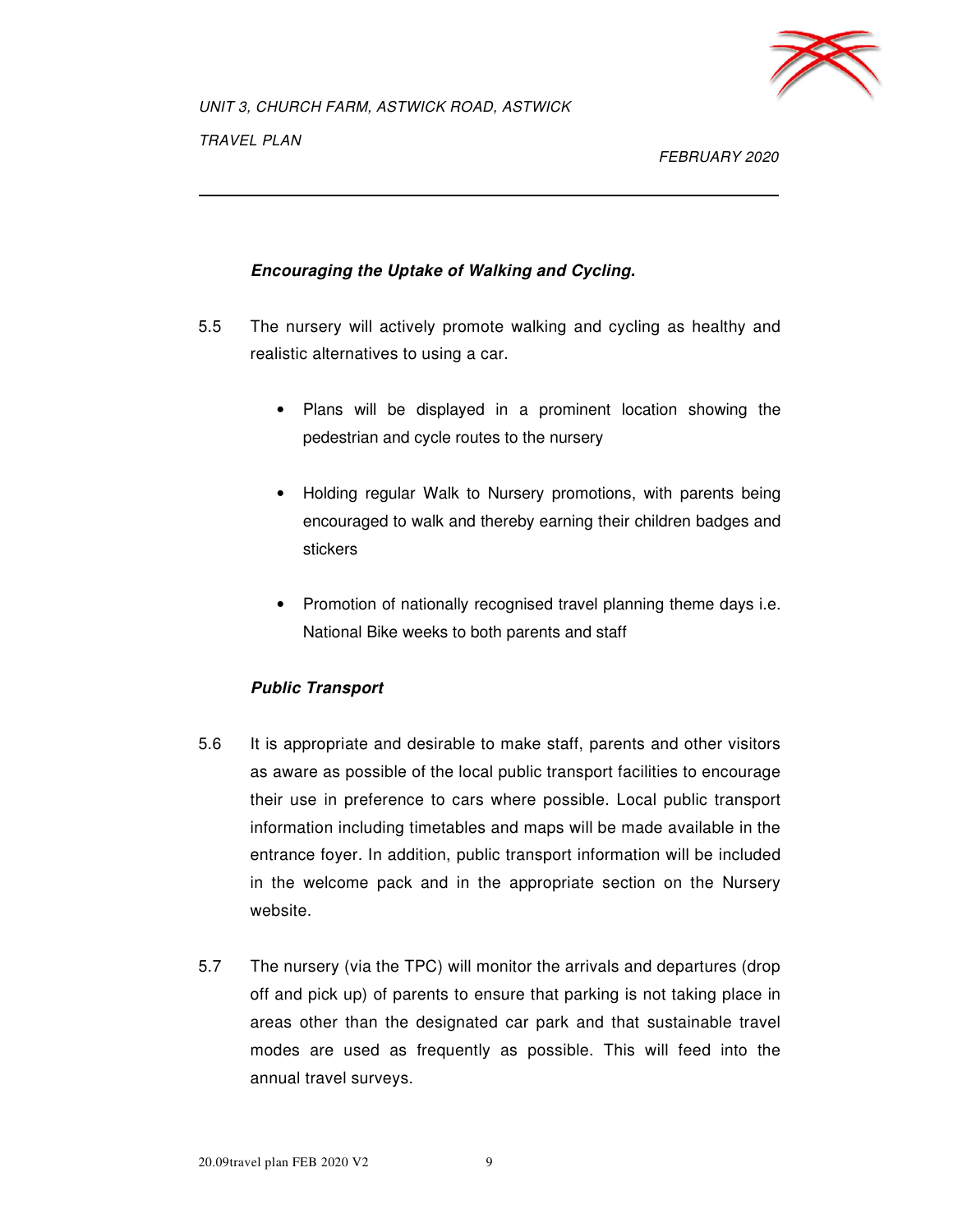

TRAVEL PLAN

FEBRUARY 2020

5.8 A staff member will regularly monitor drop-offs and pick-ups to make sure parents that do choose to drive are not parking dangerously, or in inconsiderate locations. When it is found to be occurring, the parent will be warned with the potential that persistent offenders will have their child expelled from the nursery. A log of all instances of inappropriate parking will be kept and made available to the council on request, as will a log of all complaints received by the nursery.

#### **Mini bus**

5.9 At this time, the nursery is at 25% occupancy and the introduction of a mini bus service would not be financially viable. The nursery intends to monitor the travel habits of the staff and parents and if, as part of the first annual survey review, it appears unlikely that the target modal shift will be achieved then the nursery will fully investigate the viability of a minibus service.

#### **Travel working group**

5.10 The TPC will set up a travel working group consisting of at least one member of staff and a parent to regular discuss and review travel issues for the nursery. The working group will have an input into the annual review of the travel plan. The working group should meet quarterly.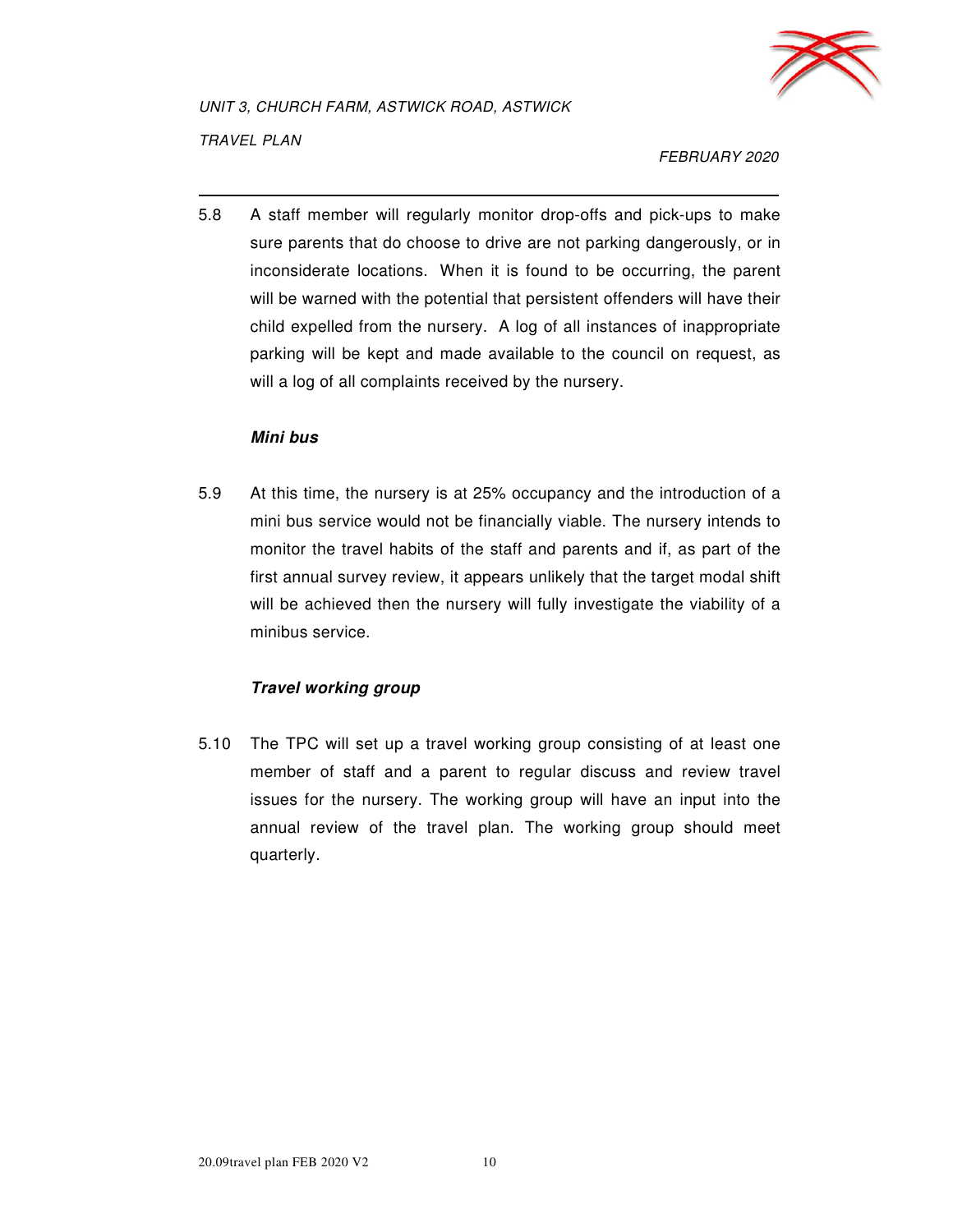

FEBRUARY 2020

#### **6.0 TRAVEL PLAN MANAGEMENT**

- 6.1 The implementation and ongoing management of the Travel Plan will be done in consultation with CBC and communications will be maintained throughout the life time of the Travel Plan.
- 6.2 The nursery staff will be fully briefed on the aims and objectives of the Travel Plan. They will be fully aware of the sustainable travel options available to children and parents and these will be marketed as an extra "selling point" of the nursery.

#### **Travel Plan Coordinator**

- 6.3 The Travel Plan Coordinator (TPC) will be Natasha Moniz, the Nursery Manager and she will responsible for the day to day management and implementation of the Travel Plan. If the TPC changes, the Council will be informed without delay.
- 6.4 The TPC is interested in sustainable travel issues. They are keen to promote sustainable travel issues and raise awareness over time, thus encouraging the uptake of these modes thereby facilitating the required modal shift.
- 6.5 The TPC will provide a link between the nursery and CBC. The TPC will ensure that all latest updates are communicated to staff and parents highlighting a positive and proactive approach with regard to sustainable travel to and from the nursery.
- 6.6 The duties of the TPC will consist of the following;

(i) Be a contact point and 'face' of the Travel Plan;

 (ii) Ensure their contact details are within newsletters and correspondence with staff and parents,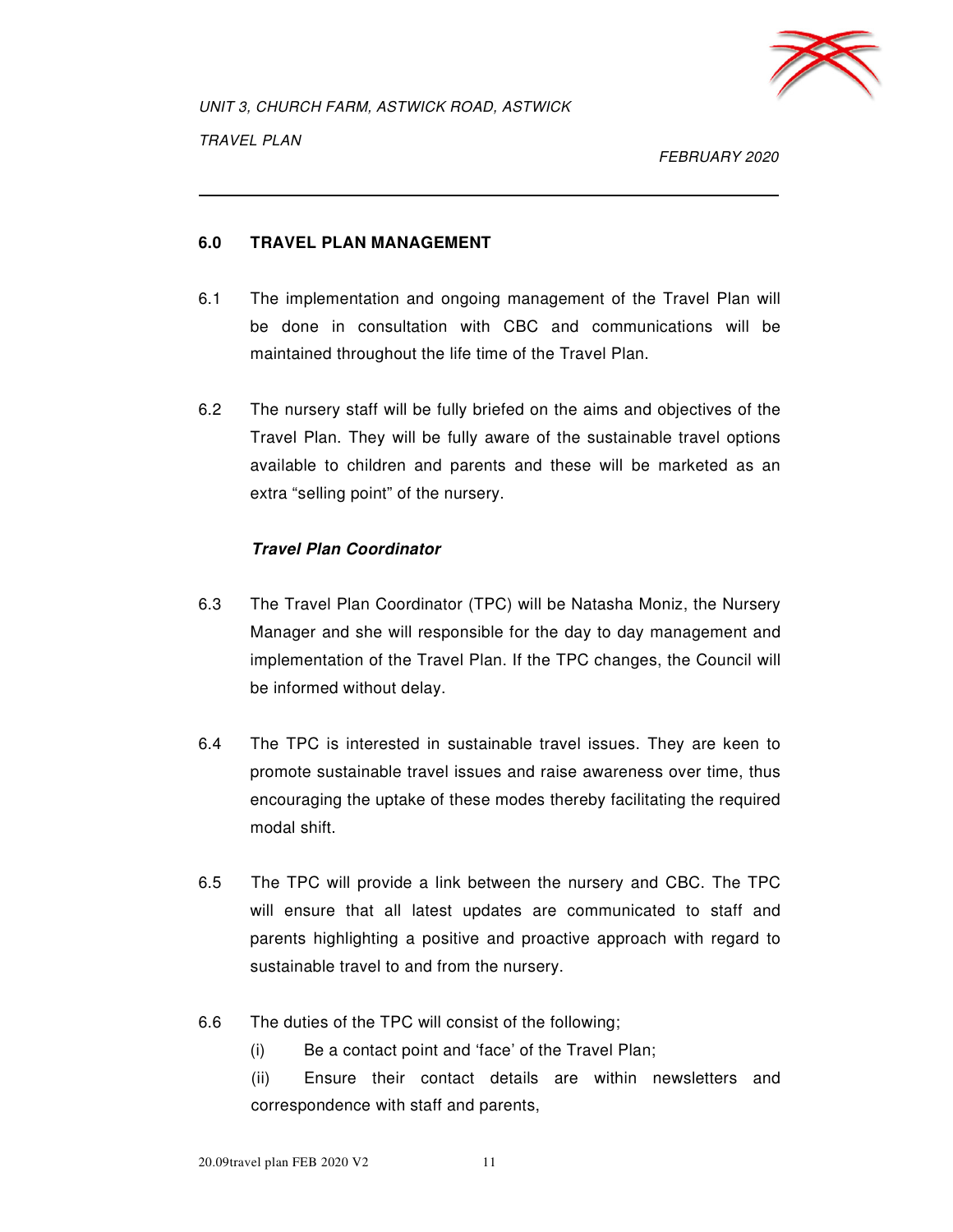

#### FEBRUARY 2020

 (iii) Establish good communications/relations between themselves and the relevant contact at CBC upon their appointment;

 (iv) Ensure they are fully aware of all the sustainable travel options to and from the nursery,

 (v) Ensure that they are fully up to date with the current sustainable travel initiatives provided by CBC so that these can be further promoted

 (vi) Be up to date on nationwide events such as 'bike to school week", 'national lift share day' and 'sustainable travel week' so that these events can be promoted throughout the nursery;

(vii) Organise the informal and formal monitoring surveys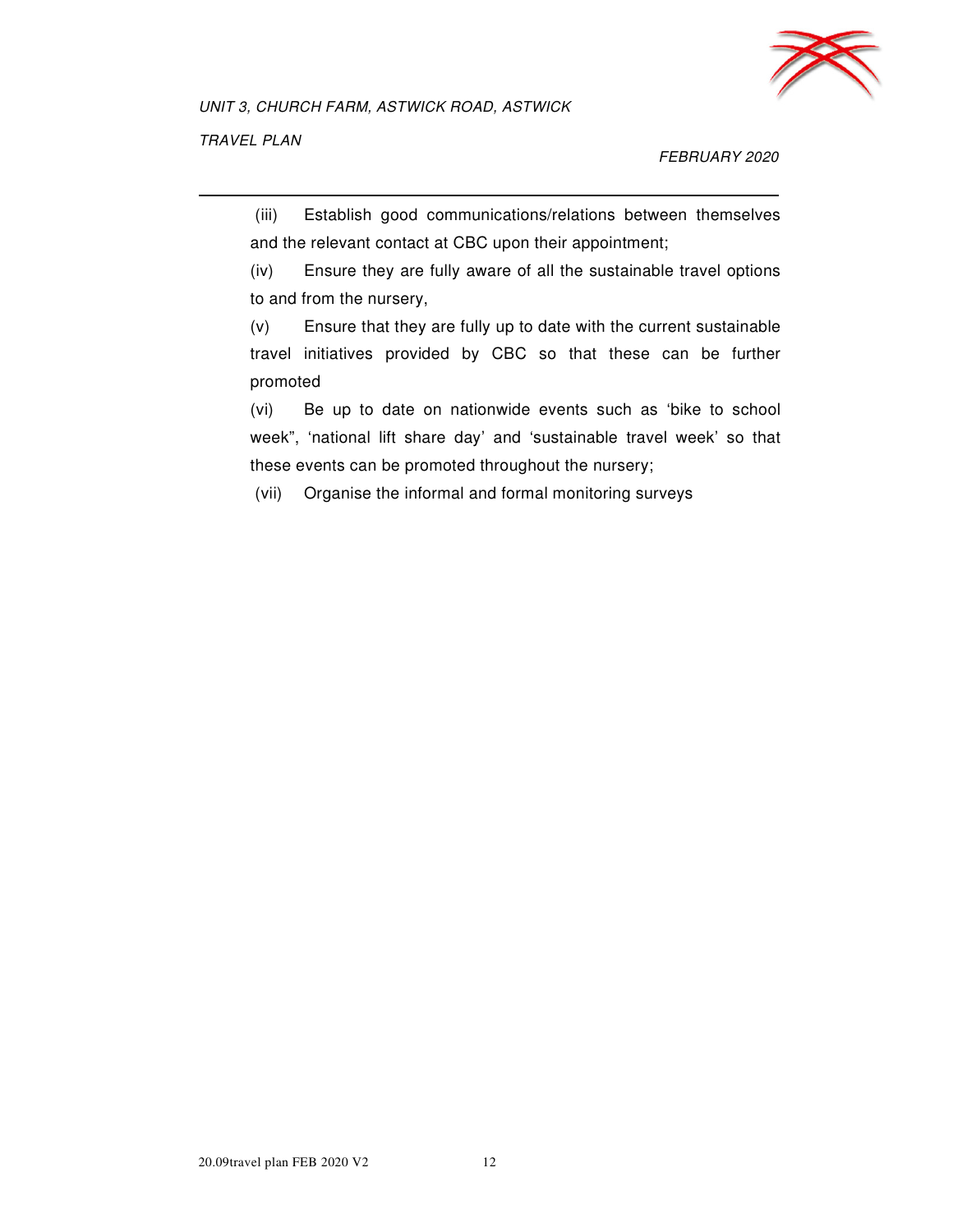

FEBRUARY 2020

#### **7.0 MARKETING AND PROMOTION**

7.1 The Travel Plan will be branded across the nursery and in turn will be familiar to all users. Branding the concept of the 'Travel Plan' is designed to increase the understanding of the Travel Plan and its sustainable aims, providing a distinctive and durable perception that will maximise its presence and ability to self-market within the nursery.

#### **Nursery Notice Board**

7.2 A Nursery Notice Board will be provided within the building, located in a central area that is highly frequented by staff and parents. The notice board will hold the following information;

(i) A mission statement of the Travel Plan;

 (ii) Contact details of the Travel Plan Coordinator and brief introduction about them such as their commitment to promoting sustainable travel. The duties the TPC is responsible for will also be detailed;

 (iii) A location plan of the nursery and the local facilities and public transport services;

(iv) Public transport route maps and timetables;

(v) Local cycling routes;

(vi) Details of car share databases.

(vii) Details of local taxi services;

 (viii) Details of cycle training information and contact details to register interest;

 (ix) An area will be provided for promotional material to be clearly displayed. This material will be nationwide promotional material such as 'bike to school week' posters (many of which can be obtained from the internet) and local promotional events. A visit from a bicycle mechanic, for example, could be arranged by the TPC and advertised on the notice board.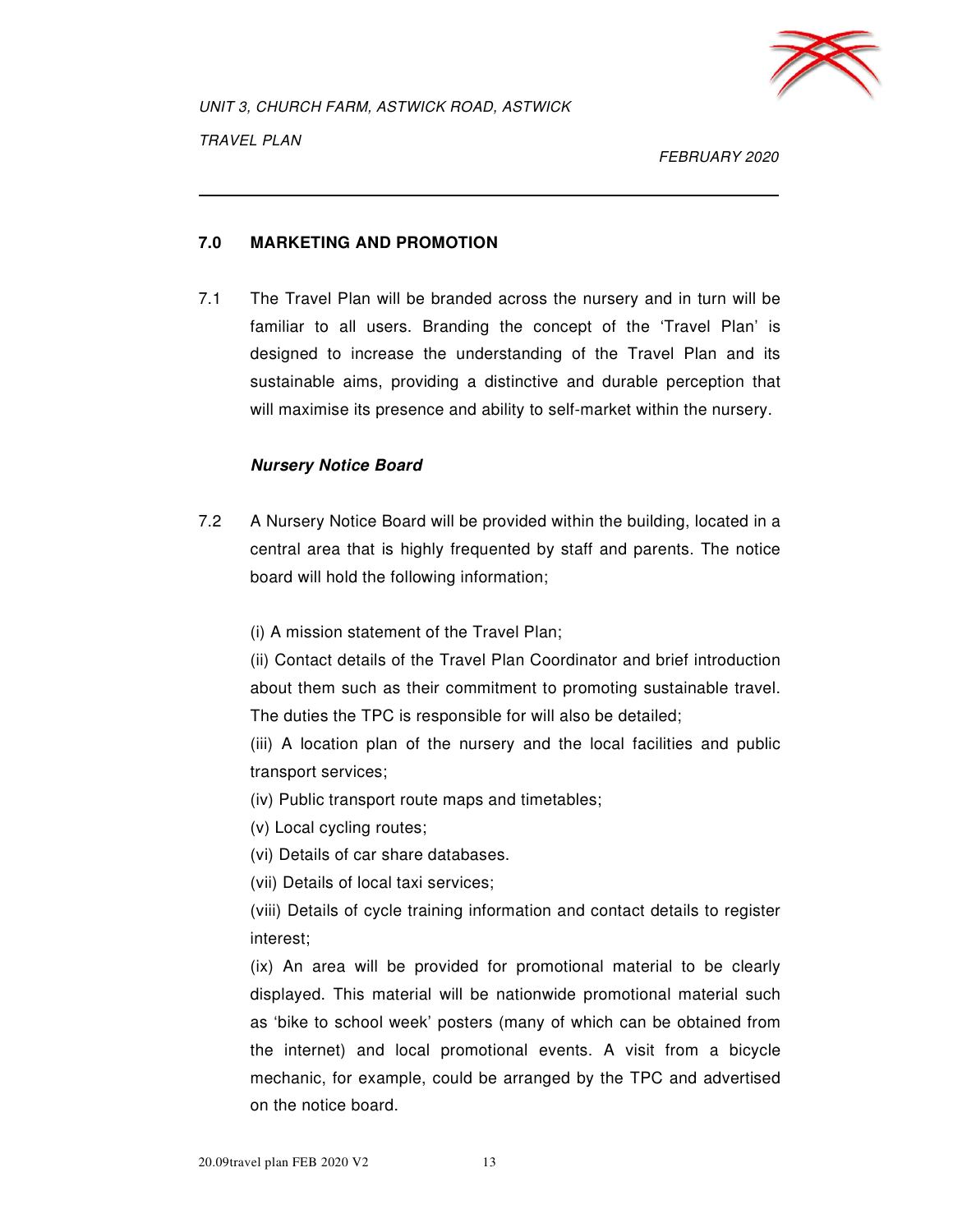

FEBRUARY 2020

#### **8.0 MONITORING & REVIEW**

- 8.1 The initial travel survey of staff and parents was undertaken on  $26<sup>th</sup>$ February 2020.
- 8.2 In line with guidance provided by CBC, the Travel Plan Coordinator will undertake a review of the Travel Plan every 12 months. The objective will be to measure its success and to identify the potential for refinements. An element of the review, also seen as the informal part of the review, will involve reissuing a Travel Survey. The re-issue of a questionnaire to all parents and staff offers the opportunity to gather new information about parents' attitudes to travel and provide an updated assessment of current travel patterns to the nursery.
- 8.3 Analysis of the questionnaire response would yield up to date modesplit information for comparison with data derived at the introduction of the Travel Plan and ultimately to identify whether targets are being achieved.
- 8.4 The questionnaire will be posted to all the parents and staff either via a hard copy in the mail or an electronic link to an online survey via email.
- 8.5 It will be necessary to undertake the compilation of the monitoring report every 12 months. This will outline the results of the Travel Plan surveys. The monitoring report is designed to establish the level of success of the Travel Plan in achieving a change in travel patterns to the nursery.
- 8.6 Monitoring reports should be submitted every year for up to five years. If the Travel Plan is meeting or exceeding its targets after 5 years no further reports will be required. In the event that targets are not being met then the Travel Plan will continue until such times as targets are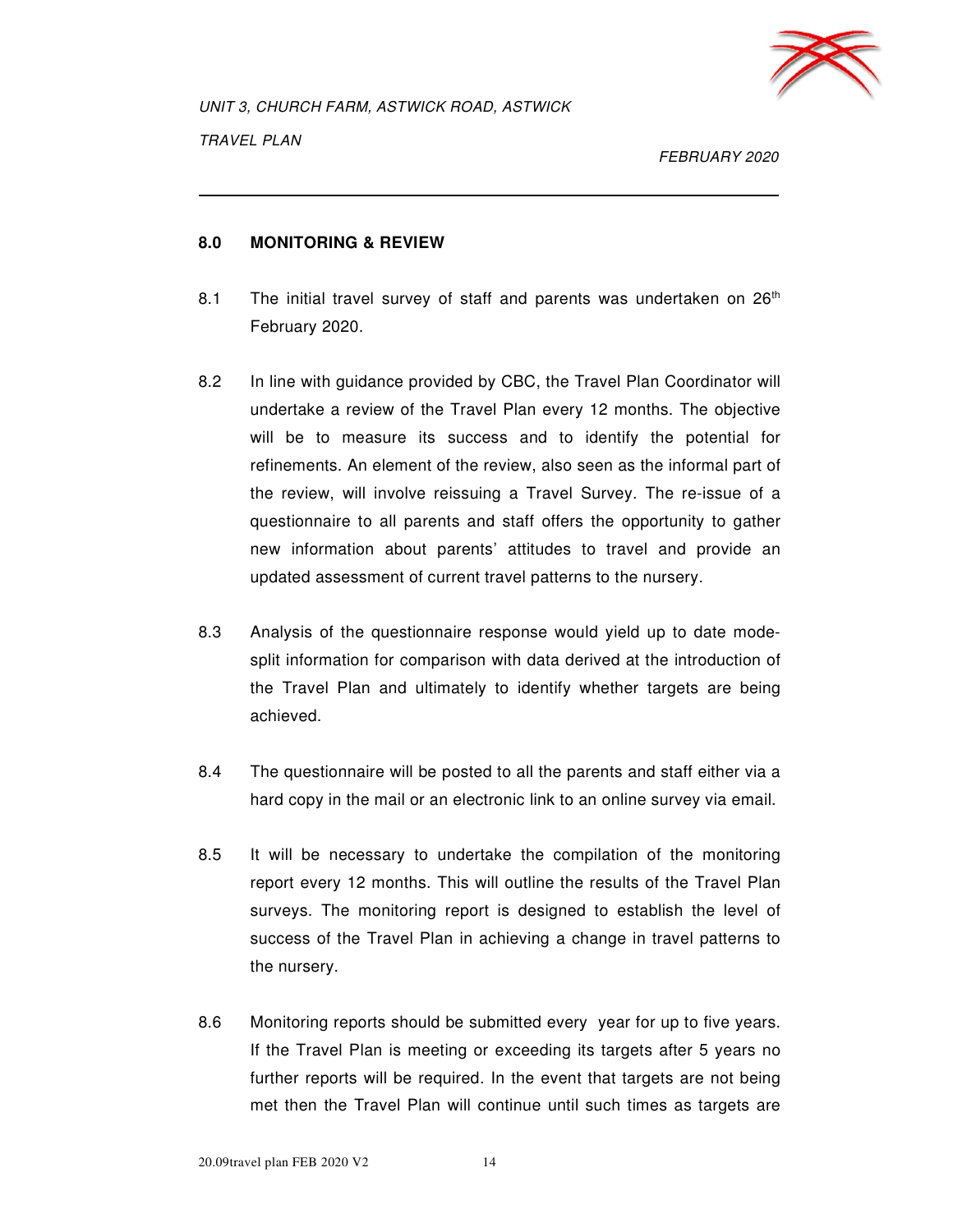

TRAVEL PLAN

FEBRUARY 2020

met and the Council are content that the aims of the Travel Plan have been satisfied.

8.7 The monitoring report must include the following pieces of information;

(i) Organisation name and site address;

(ii) Recap of the site's Travel Plan objectives and agreed targets;

 (iii) Monitoring methodology (how and when the data was gathered etc);

(iv) Summary of results, presented in relation to agreed targets;

(v) Progress against agreed measures;

 (vi) Corrective measures to get the Travel Plan back on track should the targets not be met;

 (vii) Information relating to any abuse of the parking arrangements by parents and the steps taken to remedy the situation,

(viii) Proposals to develop the Travel Plan in the future.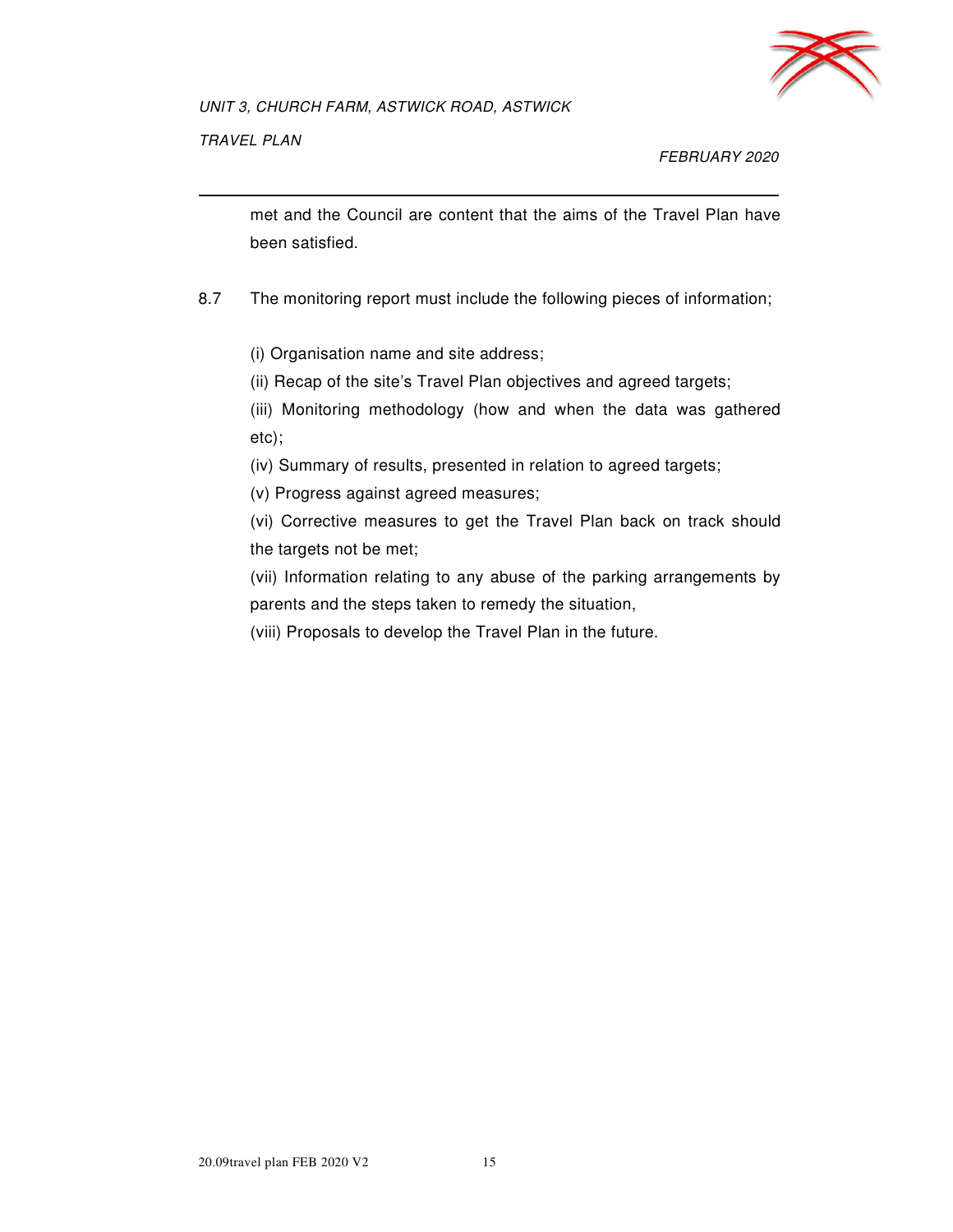

FEBRUARY 2020

#### **9.0 CONCLUSIONS**

- 9.1 This document sets out how parents and staff will travel to and from the site by modes other than the private car.
- 9.2 A travel survey has been undertaken and this establishes a base modal split from which formal targets can be set in conjunction with CBC.
- 9.4 The key initiatives proposed to be introduced by the Travel Plan comprise;
	- (i) Promotion of walking;
	- (ii) Promotion of Car Sharing
	- (iii) Promotion of Cycling;
	- (iv) Promotion of Public Transport;
	- (v) Increases sustainable awareness;
	- (vi) Established communication between Travel Plan Coordinator and Central Bedfordshire Council;
	- (vii) Monitoring and Review
- 9.5 The framework established by this Travel Plan is sufficiently robust to deliver more sustainable travel choices in relation to the nursery. At the same time, it maintains a degree of flexibility to enable the Travel Plan to respond to changing circumstances and continue to deliver more sustainable transport choices into the future.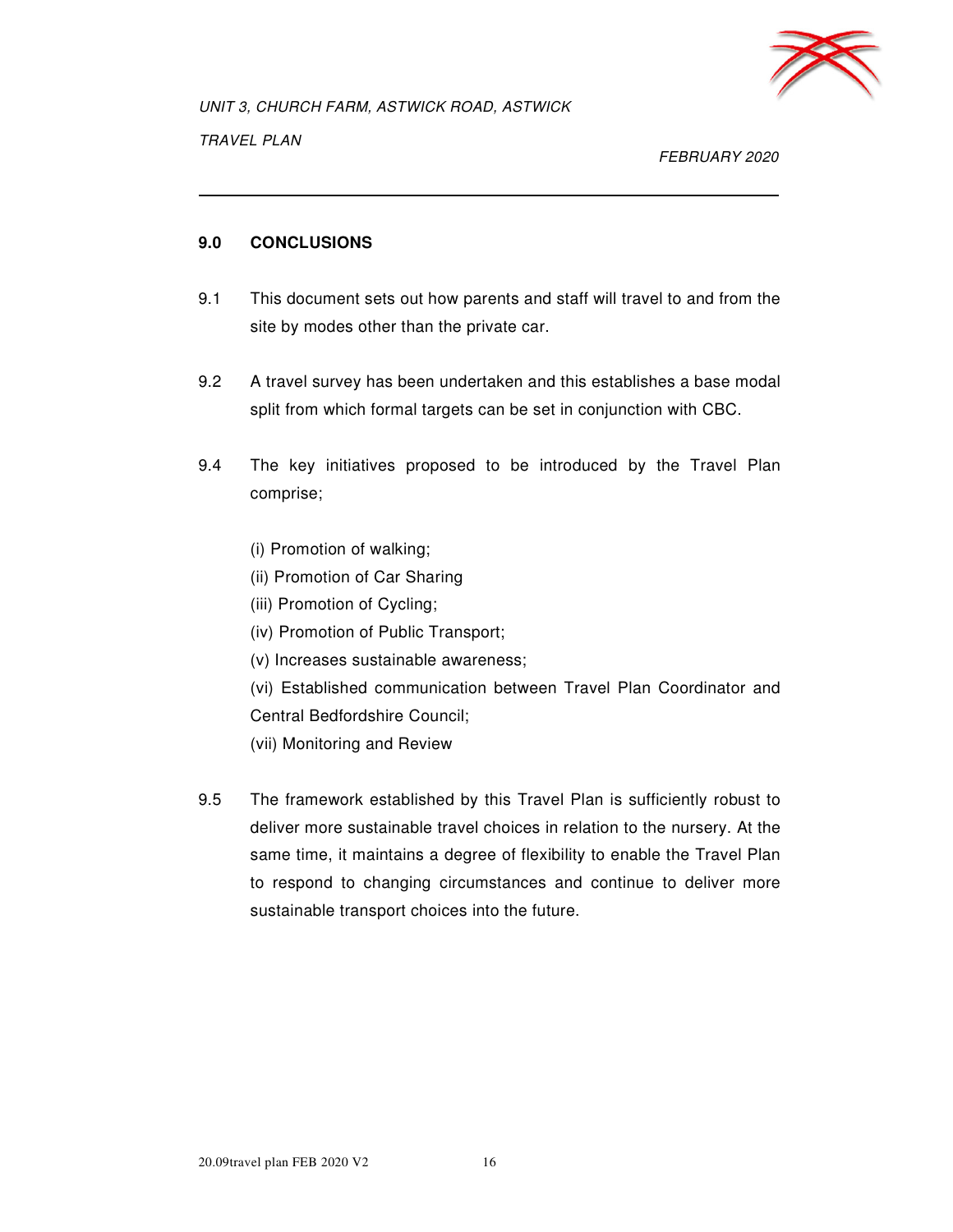

TRAVEL PLAN

FEBRUARY 2020

## **APPENDIX 1**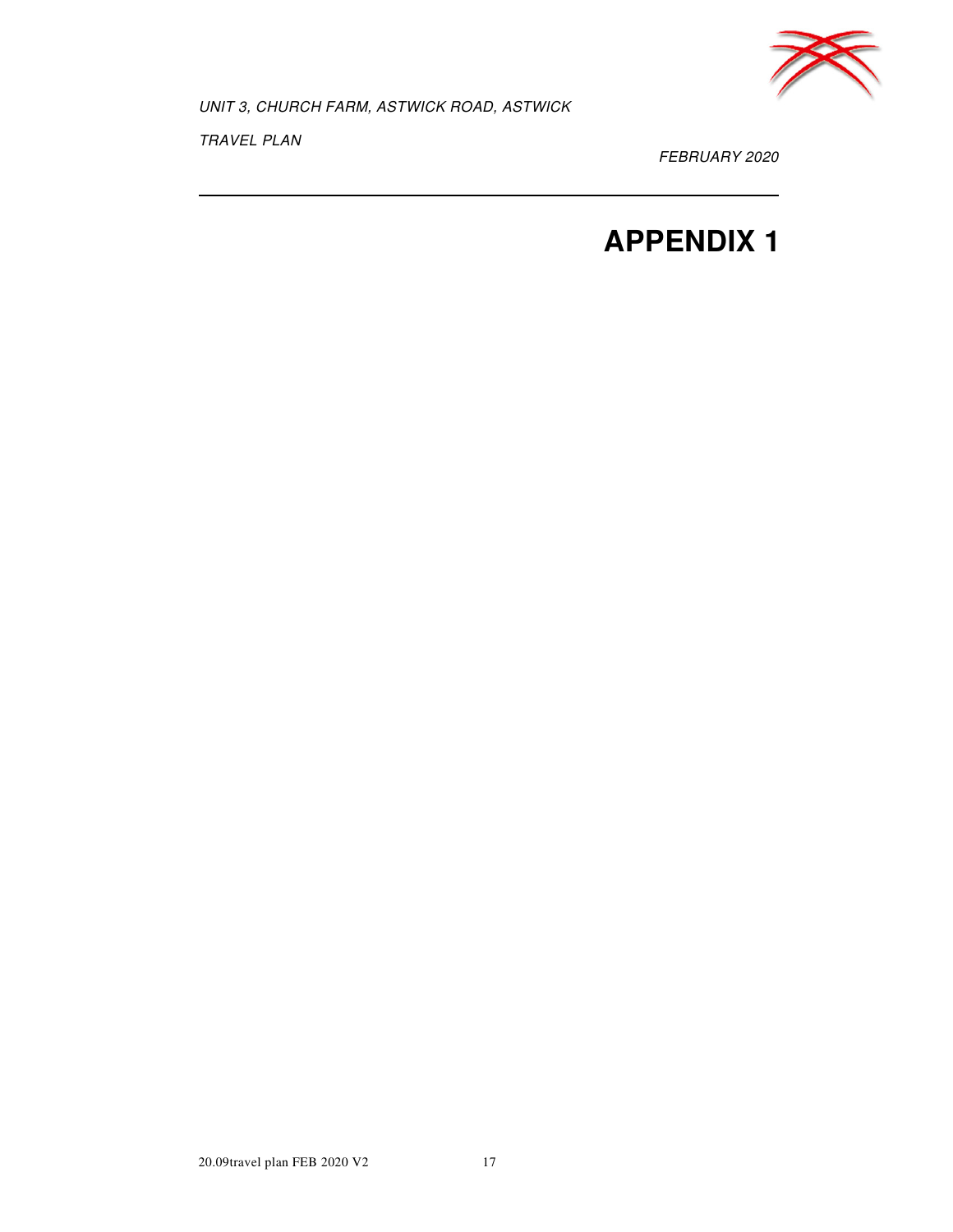

UNIT 3, CHURCH FARM, ASTWICK ROAD, ASTWICK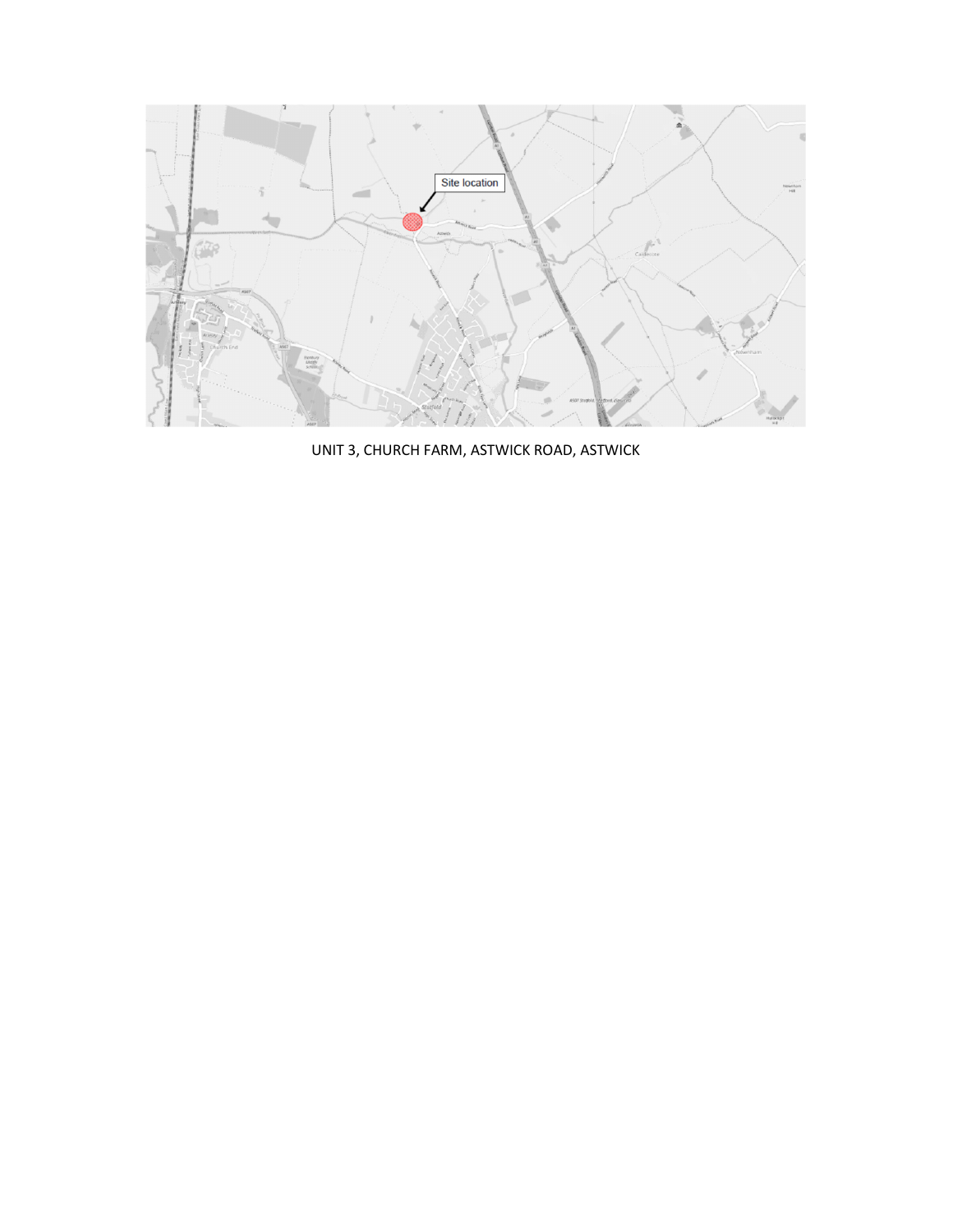

TRAVEL PLAN

FEBRUARY 2020

## **APPENDIX 2**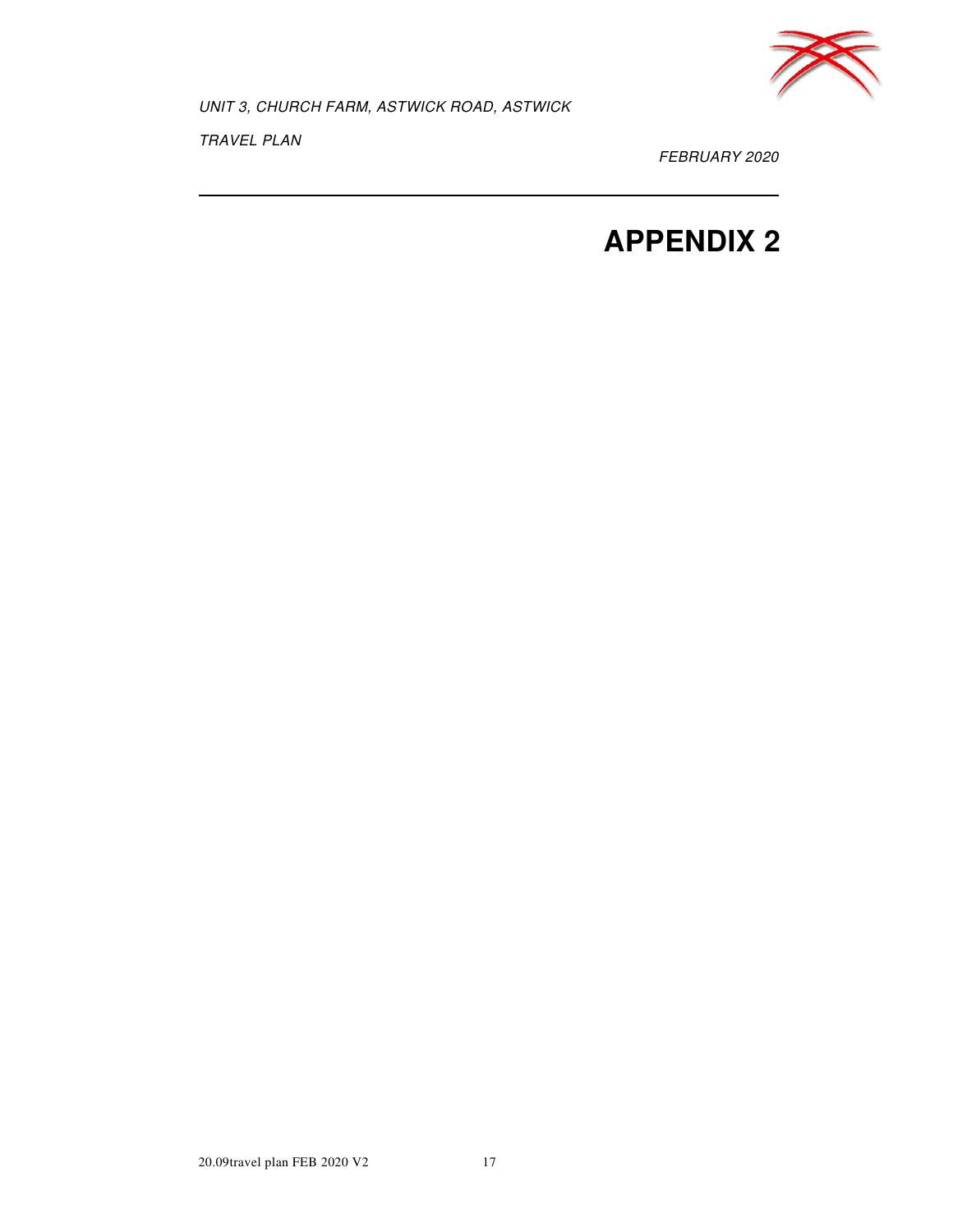# **97 - Stotfold - Letchworth - Hitchin**

A bus service operated by Arriva Herts and Essex

Map

Wednesday 4 March 2020 ▼

### **Stotfold - Letchworth - Hitchin**

|       |           |       |       |       | 08:30                                 |       |       |       |       |       |       |                        |
|-------|-----------|-------|-------|-------|---------------------------------------|-------|-------|-------|-------|-------|-------|------------------------|
|       |           |       |       |       | 08:35                                 |       |       |       |       |       |       |                        |
| 05:40 | 06:10     | 06:35 | 07:08 | 07:45 | 08:36                                 | 09:11 | 09:51 | 10:26 | 10:51 | 11:26 | 11:51 | 12:2                   |
| 05:43 | 06:13     | 06:38 | 07:12 | 07:49 | 08:40                                 | 09:15 | 09:55 | 10:30 | 10:55 | 11:30 | 11:55 | 12:3                   |
| 05:51 | 06:21     | 06:46 | 07:21 | 07:58 | 08:49                                 | 09:24 | 10:04 | 10:39 | 11:04 | 11:39 | 12:04 | 12:3                   |
| 05:53 | 06:23     | 06:48 | 07:23 | 08:00 | 08:51                                 | 09:26 | 10:06 | 10:41 | 11:06 | 11:41 | 12:06 | 12:4                   |
| 05:56 | 06:26     | 06:51 | 07:26 | 08:03 | 08:54                                 | 09:29 | 10:09 | 10:44 | 11:09 | 11:44 | 12:09 | 12:4                   |
|       | 06:29     |       |       | 08:06 |                                       |       |       | 10:47 |       | 11:47 |       | 12:4                   |
| 05:59 | 06:34     | 06:54 | 07:29 | 08:09 | 08:57                                 | 09:32 | 10:12 | 10:52 | 11:12 | 11:52 | 12:12 | 12:5                   |
| 06:02 | 06:37     | 06:57 | 07:32 | 08:13 | 09:00                                 | 09:35 | 10:15 | 10:55 | 11:15 | 11:55 | 12:15 | 12:5                   |
| 06:04 | 06:39     | 06:59 | 07:36 | 08:18 | 09:03                                 | 09:37 | 10:17 | 10:57 | 11:17 | 11:57 | 12:17 | 12:5                   |
| 06:11 | 06:46     | 07:06 | 07:44 | 08:27 | 09:09                                 | 09:44 | 10:24 | 11:04 | 11:24 | 12:04 | 12:24 | 13:0                   |
|       |           |       |       |       | Bedfordshire<br>Schools<br>Trust days |       |       |       |       |       |       | $\left. \right\rangle$ |
|       | $\langle$ |       |       |       |                                       |       |       |       |       |       |       |                        |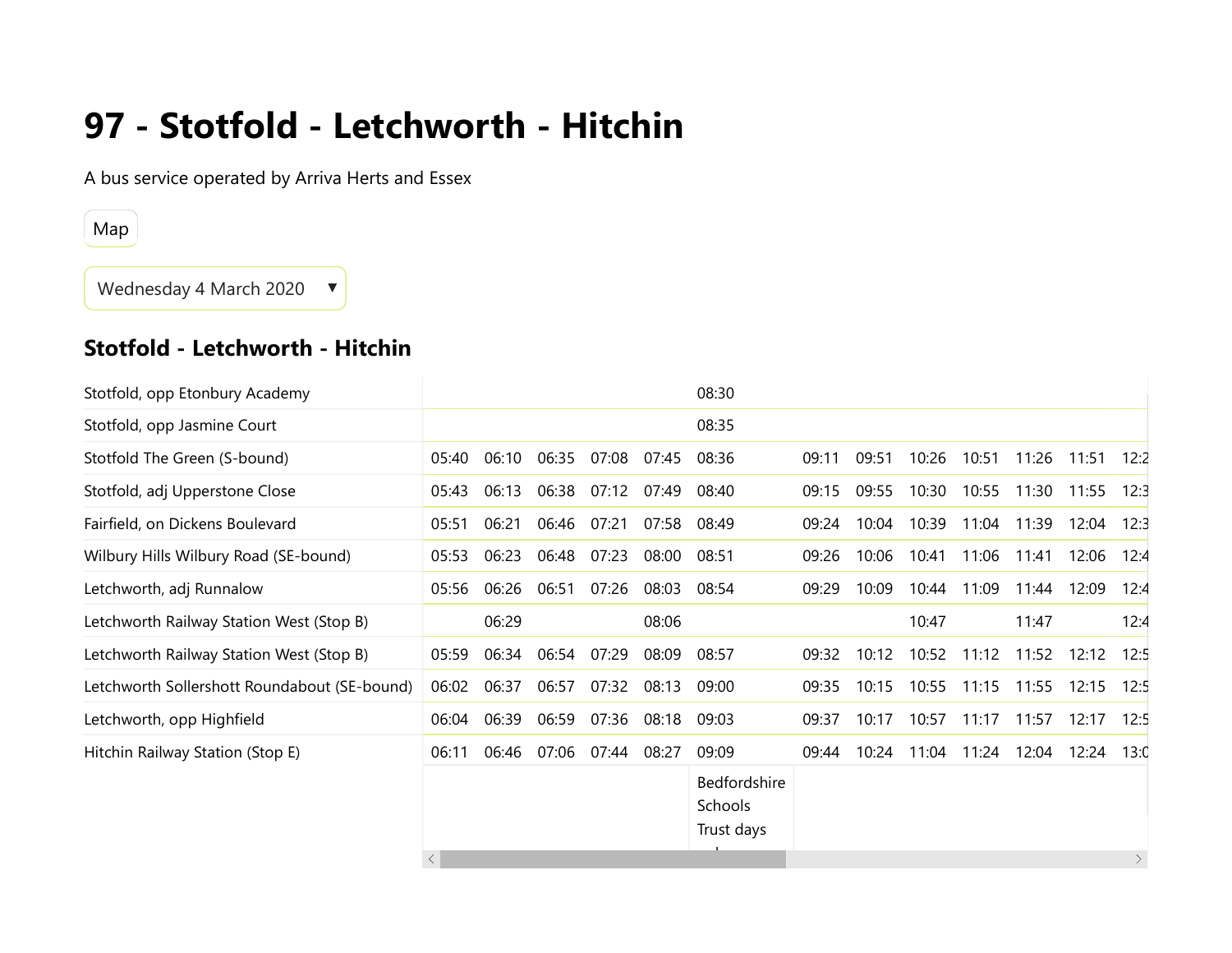| Hitchin Hermitage Road (Stop A) |  |  | 06:15 06:50 07:10 07:50 08:33 09:15 |              | 09:50 10:30 11:10 11:30 12:10 12:30 13:1 |  |  |  |
|---------------------------------|--|--|-------------------------------------|--------------|------------------------------------------|--|--|--|
|                                 |  |  |                                     | Bedfordshire |                                          |  |  |  |
|                                 |  |  |                                     | Schools      |                                          |  |  |  |
|                                 |  |  |                                     | Trust days   |                                          |  |  |  |
|                                 |  |  |                                     | only         |                                          |  |  |  |
|                                 |  |  |                                     |              |                                          |  |  |  |

### **Hitchin - Letchworth - Stotfold**

| Hitchin Hermitage Road (Stop A)              | 06:05 | 06:35 | 07:15             | 07:35                                         | 08:38 | 09:20 | 09:55 | 10:15 | 10:55 | 11:15 | 11:55 | $12:15$ 12 |      |
|----------------------------------------------|-------|-------|-------------------|-----------------------------------------------|-------|-------|-------|-------|-------|-------|-------|------------|------|
| Hitchin Railway Station (Stop F)             | 06:08 |       | 06:38 07:18 07:38 |                                               | 08:41 | 09:23 | 09:58 | 10:18 | 10:58 | 11:18 | 11:58 | 12:18 12   |      |
| Letchworth, nr Highfield                     | 06:13 | 06:43 | 07:23             | 07:45                                         | 08:48 | 09:28 | 10:03 | 10:23 | 11:03 | 11:23 | 12:03 | 12:23      | - 13 |
| Letchworth Sollershott Roundabout (NW-bound) | 06:16 |       | 06:46 07:26       | 07:48                                         | 08:51 | 09:31 | 10:06 | 10:26 | 11:06 | 11:26 | 12:06 | 12:26 13   |      |
| Letchworth Railway Station West (Stop A)     |       | 06:50 |                   | 07:53                                         |       |       |       | 10:30 |       | 11:30 |       | 12:30      |      |
| Letchworth Railway Station West (Stop A)     | 06:20 | 06:52 | 07:30             | 07:55                                         | 08:55 | 09:35 | 10:10 | 10:35 | 11:10 | 11:35 | 12:10 | 12:35 13   |      |
| Letchworth, opp St Thomas' Church            | 06:23 | 06:55 | 07:33             | 07:59                                         | 08:58 | 09:38 | 10:13 | 10:38 | 11:13 | 11:38 | 12:13 | 12:38 13   |      |
| Wilbury Hills Wilbury Road (NW-bound)        | 06:25 | 06:57 | 07:35             | 08:01                                         | 09:00 | 09:40 | 10:15 | 10:40 | 11:15 | 11:40 | 12:15 | 12:40 13   |      |
| Fairfield, on Dickens Boulevard              | 06:28 | 07:00 | 07:38             | 08:04                                         | 09:03 | 09:43 | 10:18 | 10:43 | 11:18 | 11:43 | 12:18 | 12:43 13   |      |
| Stotfold, opp Jasmine Court                  | 06:34 | 07:06 | 07:44             | 08:11                                         | 09:09 | 09:48 | 10:24 | 10:49 | 11:24 | 11:49 | 12:24 | 12:49      | - 13 |
| Stotfold The Green (S-bound)                 | 06:35 | 07:07 | 07:45             | 08:12                                         | 09:10 | 09:49 | 10:25 | 10:50 | 11:25 | 11:50 | 12:25 | 12:50 13   |      |
| Stotfold, adj Upperstone Close               |       |       |                   | 08:17                                         |       |       |       |       |       |       |       |            |      |
| Stotfold, o/s Etonbury Academy               |       |       |                   | 08:24                                         |       |       |       |       |       |       |       |            |      |
|                                              |       |       |                   | Bedfordshire<br>Schools<br>Trust days<br>only |       |       |       |       |       |       |       |            |      |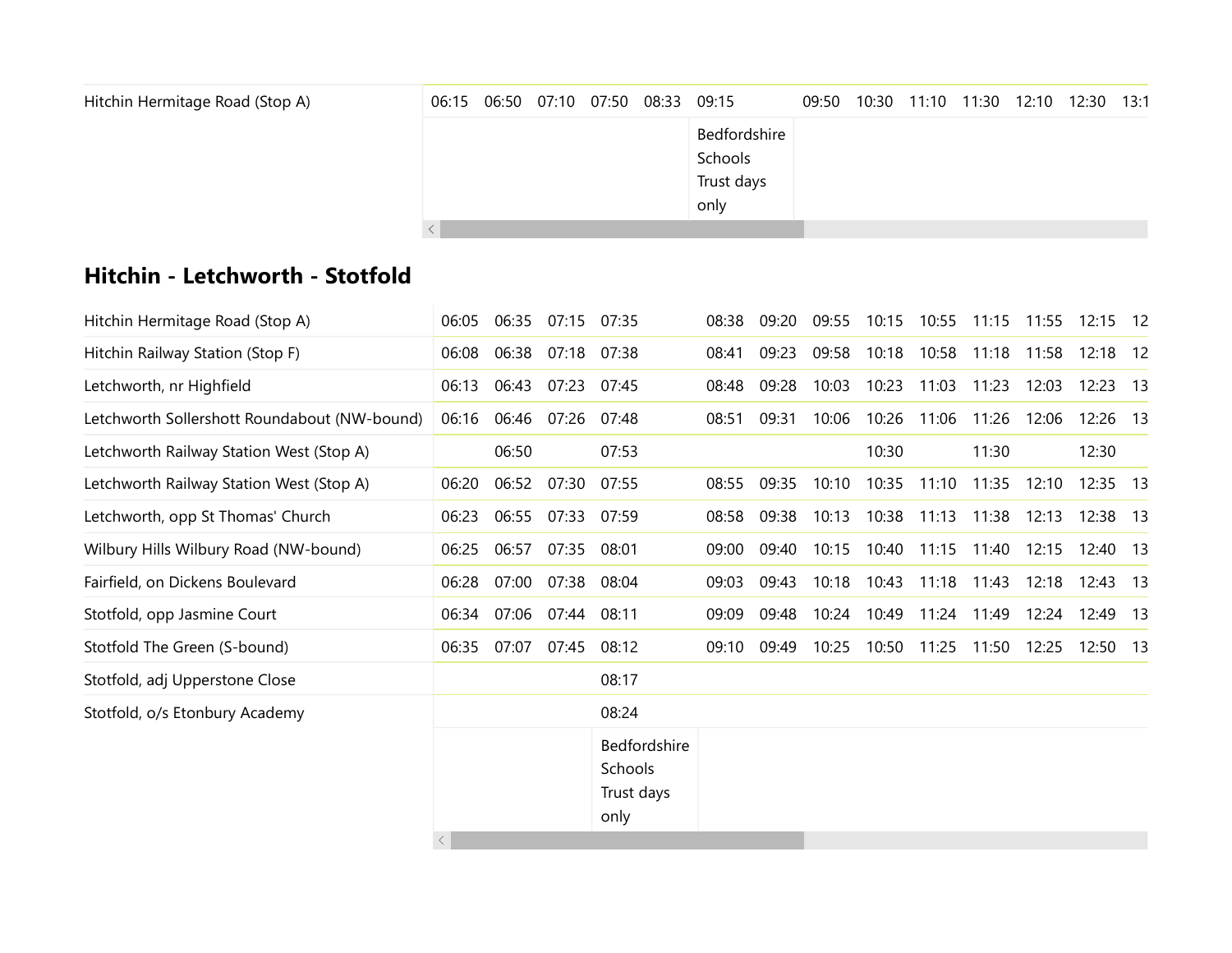

TRAVEL PLAN

FEBRUARY 2020

## **APPENDIX 3**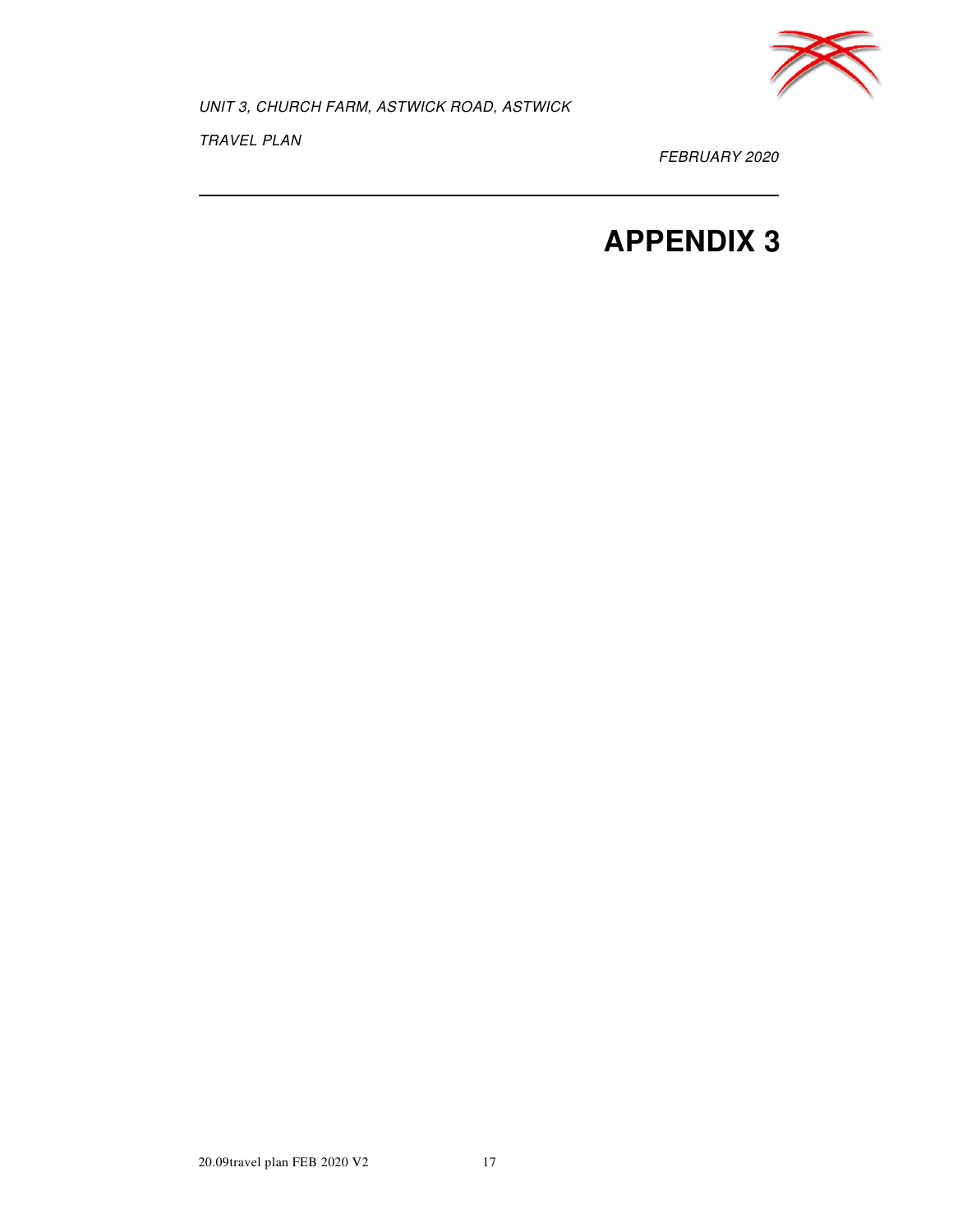

#### Monkey Puzzle Astwick Day Nursery Employee and Parent Travel Survey

- 1. What is your home postcode?
- 2. Where do you travel after you drop off your child? (parent only) ……………………………….
- 3. How do you most frequently travel to and from Monkey Puzzle Astwick? (*Tick the mode below that covers the greatest distance for your typical journey*)
	- € Bus
	- € Cycle
	- € Train
	- € Walk
	- $\epsilon$  Car share (as passenger of driver)
	- € Car on own
	- € Motorbike/scooter
- 4. How far is your typical journey to the nursery?
	- $\epsilon$  Less than 1 mile
	- $\epsilon$  1-2 miles
	- € 3-5 miles
	- $\epsilon$  6-10 miles
	- € 11 miles and over

#### Please only complete questions  $5 - 10$  if you ticked "car on own" in Question 3.

- 5. What are the main reasons you make this choice (only tick one)?
	- $\epsilon$  Car required for onward travel to work
	- € Car required for other reason, please state ……………
	- € Parking provided
	- € Public transport not available/unrealistic
	- $\epsilon$  Lack of cycling infrastructure
	- € Mobility difficulties
	- € Other, please state …………….

#### NJM Investments Ltd t/a Monkey Puzzle Astwick

Unit 3, Church Farm, Astwick, Stotfold, Nr Hitchin, Hertfordshire, SG5 4BH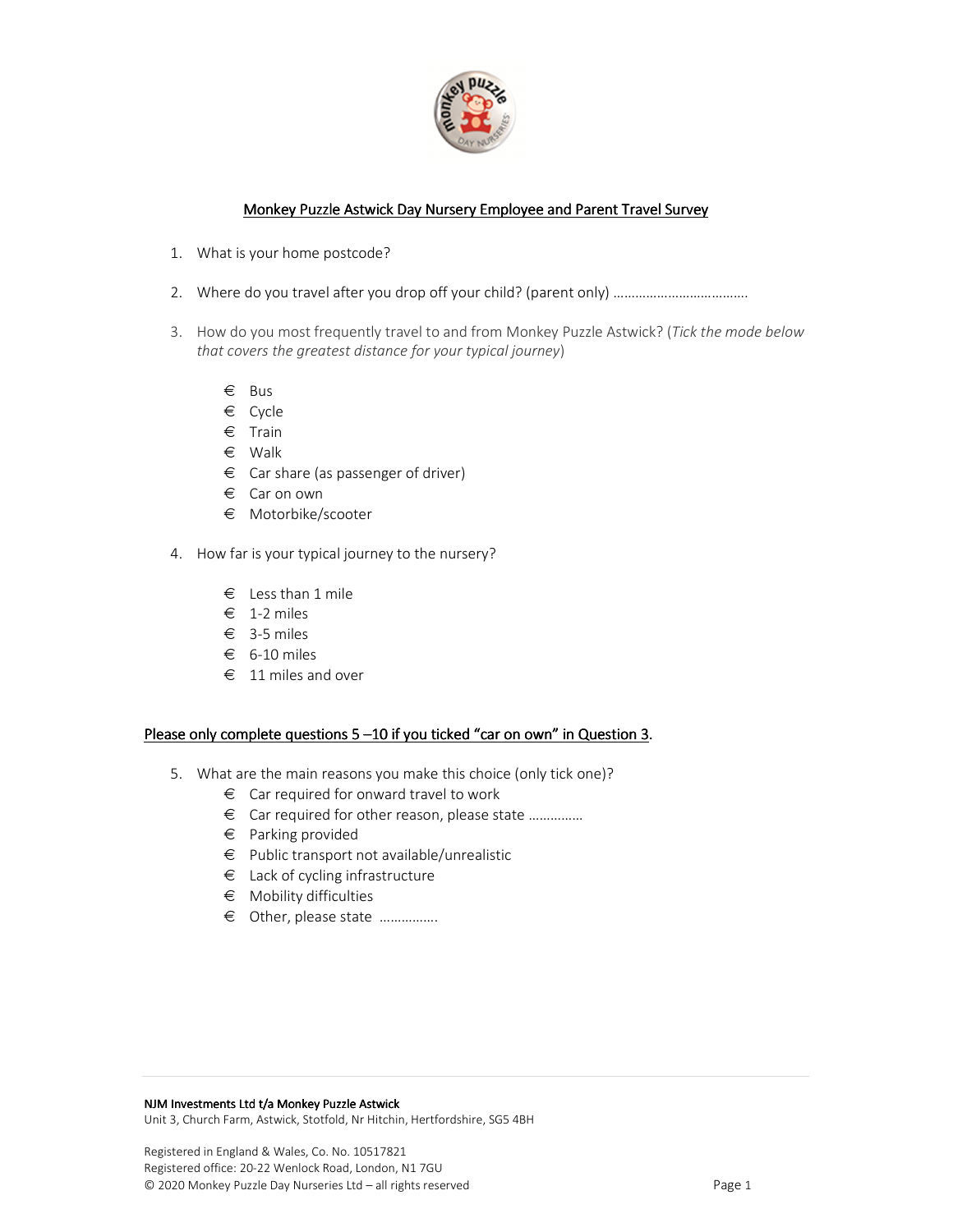

- 6. Which, if any of the following, would encourage you to car share?
	- $\epsilon$  Help in finding car share partners
	- $\epsilon$  Reserved car parking spaces (employees only)
	- $\epsilon$  Guaranteed lift home in emergency (employees only)
	- € Financial incentives for car sharers (employees only)
	- € Other, please state ……………..
	- $\epsilon$  None of the above
- 7. Which, if any of the following, would encourage you to use public transport?
	- € Convenient bus stop close to nursery
	- € Quicker/Better routes
	- $\epsilon$  Guaranteed lift home in emergency (employee only)
	- $\epsilon$  Regular shuttle bus
	- € Other, please state ……………..
	- $\epsilon$  None of the above
- 8. Which, if any of the following, would encourage you to walk to the nursery?
	- $\epsilon$  Walking buddies
	- $\epsilon$  Better street lighting
	- $\epsilon$  Improved pavements and paths
	- € Other……………
	- € None of the above
- 9. Which, if any of the following, would encourage you to cycle to the nursery?
	- $\epsilon$  Provision of cycle paths
	- € Improved signage
	- € Provision of cycle maps
	- $\epsilon$  Improved cycle parking
	- $\epsilon$  1:1 cycle training (employees only)
	- € Discounts /loans for purchase of bikes (employees only)
	- $\epsilon$  Cycle buddy
	- € Other……………
	- $\epsilon$  None of the above
- 10. Please make any other suggestions or comments regarding travel below

…………………………………………………………………………………..

…………………………………………………………………………………………………………………………………….

#### NJM Investments Ltd t/a Monkey Puzzle Astwick

Unit 3, Church Farm, Astwick, Stotfold, Nr Hitchin, Hertfordshire, SG5 4BH

Registered in England & Wales, Co. No. 10517821 Registered office: 20-22 Wenlock Road, London, N1 7GU © 2020 Monkey Puzzle Day Nurseries Ltd – all rights reserved Page 2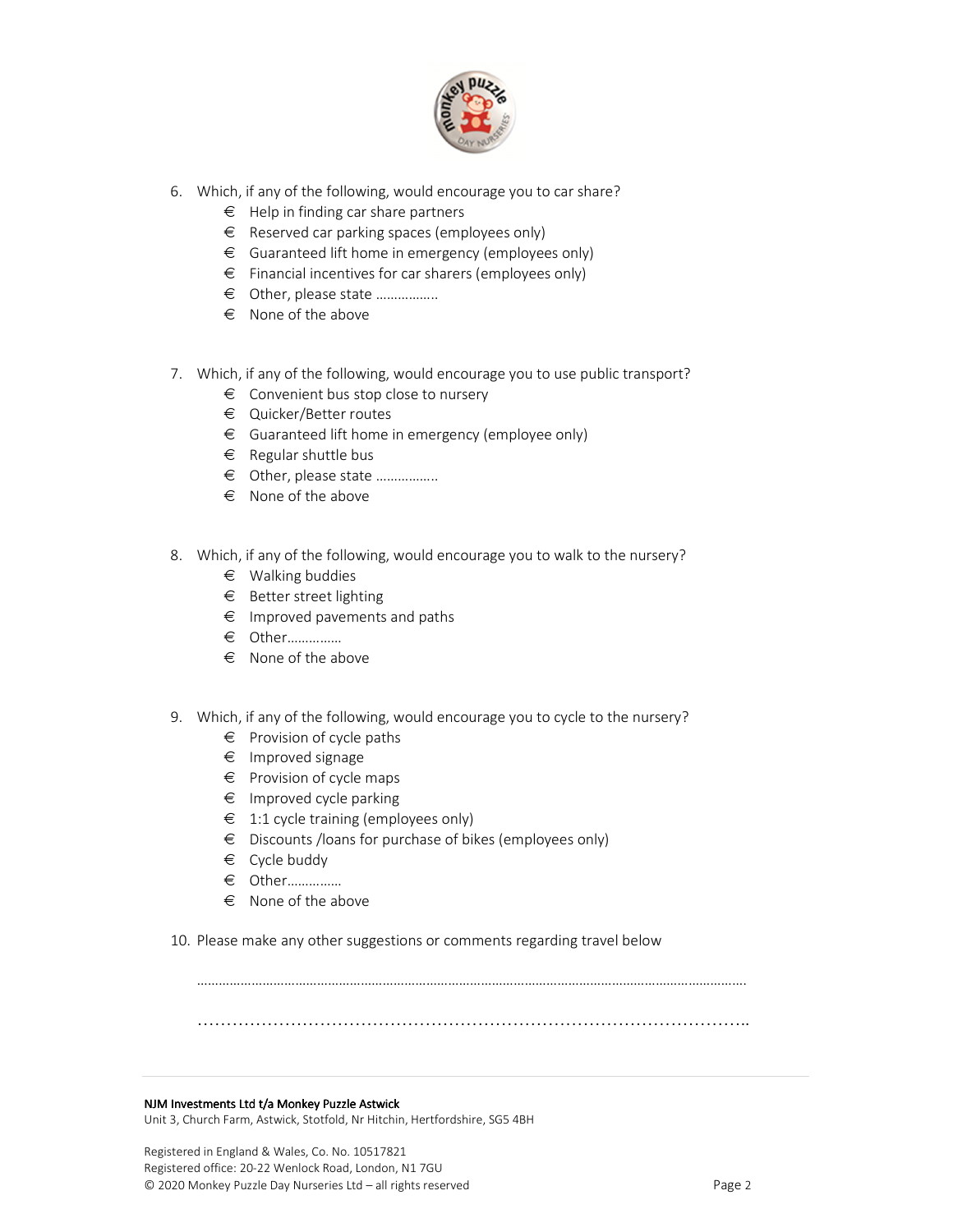| <b>No. Questions</b>                                                                  | Survey 1     | Survey 2     | Survey 3                 | Survey 4     | Survey 5        | Survey 6   | <b>Survey 7</b> | Survey 8       | Survey 9        |
|---------------------------------------------------------------------------------------|--------------|--------------|--------------------------|--------------|-----------------|------------|-----------------|----------------|-----------------|
| 1 What is your home postcode?                                                         | SG4 7JY      | SG1 6BB      | SG5 4RT                  | SG5 4FD      | <b>SG19 2EP</b> | LU5 5LJ    | <b>SG18 OPS</b> | <b>SG5 2UY</b> | <b>SG18 9FA</b> |
| 2 Where do you travel after you drop off your child? (parent only)                    | Staff        | Staff        | Work/ School<br>drop off | Work         | Work            | Staff      | Work            | Staff          | Staff           |
| How do you most frequently travel to and from Monkey Puzzle Astwick?                  |              |              |                          |              |                 |            |                 |                |                 |
| 3 (Tick the mode below that covers the greatest distance for your typical<br>journey) | Car on own   | Car on own   | Car on own               | Car on own   | Car on own      | Car on own | Car on own      | Car share      | Car on own      |
| 4 How far is your typical journey to the nursery?                                     | 3 -5 miles   | 11miles+     | 1-2 miles                | 1-2 miles    | 6-10 miles      | 11miles+   | 3 -5 miles      | 6-10 miles     | 3 -5 miles      |
| Please only complete questions 5 -10 if you ticked "car on own" in Question 3.        |              |              |                          |              |                 |            |                 |                |                 |
|                                                                                       | Car Required | Car Required | Car Required             | Car Required |                 |            |                 | <b>Public</b>  |                 |

| Please only complete questions 5–10 if you ticked "car on own" in Question 3.      |                                                          |                                                                        |                                       |                                                      |                                              |                          |                                              |                                                      |                                           |
|------------------------------------------------------------------------------------|----------------------------------------------------------|------------------------------------------------------------------------|---------------------------------------|------------------------------------------------------|----------------------------------------------|--------------------------|----------------------------------------------|------------------------------------------------------|-------------------------------------------|
| 5 What are the main reasons you make this choice (only tick one)?                  | Car Required<br>for other<br>reason: To get<br>to places | Car Required<br>for other<br>reason: Too far reason: School<br>to walk | Car Required<br>for other<br>drop off | Car Required<br>for other<br>reason:<br>Work/Leisure | Car Required<br>for onward<br>travel to work | Work &<br>Childcare here | Car Required<br>for onward<br>travel to work | Public<br>transport not<br>available/<br>unrealistic | Parking<br>provided                       |
| 6 Which, if any of the following, would encourage you to car share?                | Guaranteed lift<br>home (in<br>emergency)                | None                                                                   | None                                  | None                                                 | None                                         | None                     | None                                         |                                                      | Guaranteed lift<br>home (in<br>emergency) |
| Which, if any of the following, would encourage you to use public<br>transport?    | None                                                     | None                                                                   | None                                  | None                                                 | None                                         | None                     | None                                         |                                                      | None                                      |
| 8 Which, if any of the following, would encourage you to walk to the nursery? None |                                                          | None                                                                   | None                                  | None                                                 | None                                         | None                     | None                                         | $\overline{\phantom{a}}$                             | None                                      |
| q Which, if any of the following, would encourage you to cycle to the<br>nursery?  | None                                                     | None                                                                   | None                                  | None                                                 | None                                         | None                     | None                                         | $\overline{\phantom{0}}$                             | None                                      |
| 10 Please make any other suggestions or comments regarding travel below            |                                                          |                                                                        |                                       | $\overline{\phantom{a}}$                             |                                              |                          | $\overline{\phantom{a}}$                     |                                                      | $\overline{\phantom{0}}$                  |